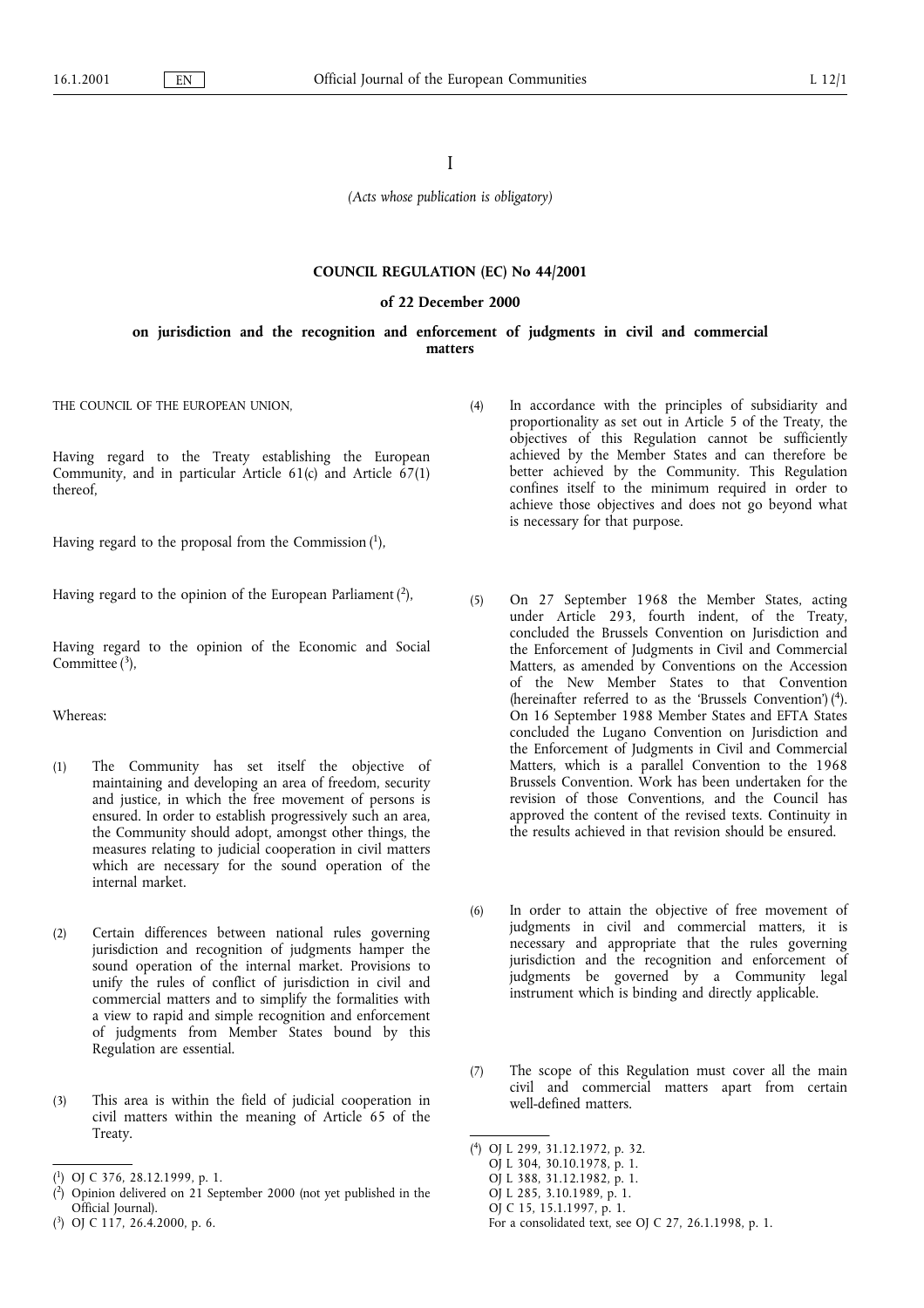- (8) There must be a link between proceedings to which this Regulation applies and the territory of the Member States bound by this Regulation. Accordingly common rules on jurisdiction should, in principle, apply when the defendant is domiciled in one of those Member States.
- (9) A defendant not domiciled in a Member State is in general subject to national rules of jurisdiction applicable in the territory of the Member State of the court seised, and a defendant domiciled in a Member State not bound by this Regulation must remain subject to the Brussels Convention.
- (10) For the purposes of the free movement of judgments, judgments given in a Member State bound by this Regulation should be recognised and enforced in another Member State bound by this Regulation, even if the judgment debtor is domiciled in a third State.
- (11) The rules of jurisdiction must be highly predictable and founded on the principle that jurisdiction is generally based on the defendant's domicile and jurisdiction must always be available on this ground save in a few well-defined situations in which the subject-matter of the litigation or the autonomy of the parties warrants a different linking factor. The domicile of a legal person must be defined autonomously so as to make the common rules more transparent and avoid conflicts of jurisdiction.
- (12) In addition to the defendant's domicile, there should be alternative grounds of jurisdiction based on a close link between the court and the action or in order to facilitate the sound administration of justice.
- (13) In relation to insurance, consumer contracts and employment, the weaker party should be protected by rules of jurisdiction more favourable to his interests than the general rules provide for.
- (14) The autonomy of the parties to a contract, other than an insurance, consumer or employment contract, where only limited autonomy to determine the courts having jurisdiction is allowed, must be respected subject to the exclusive grounds of jurisdiction laid down in this Regulation.
- (15) In the interests of the harmonious administration of justice it is necessary to minimise the possibility of concurrent proceedings and to ensure that irreconcilable judgments will not be given in two Member States. There must be a clear and effective mechanism for resolving cases of lis pendens and related actions and for

obviating problems flowing from national differences as to the determination of the time when a case is regarded as pending. For the purposes of this Regulation that time should be defined autonomously.

- (16) Mutual trust in the administration of justice in the Community justifies judgments given in a Member State being recognised automatically without the need for any procedure except in cases of dispute.
- (17) By virtue of the same principle of mutual trust, the procedure for making enforceable in one Member State a judgment given in another must be efficient and rapid. To that end, the declaration that a judgment is enforceable should be issued virtually automatically after purely formal checks of the documents supplied, without there being any possibility for the court to raise of its own motion any of the grounds for non-enforcement provided for by this Regulation.
- (18) However, respect for the rights of the defence means that the defendant should be able to appeal in an adversarial procedure, against the declaration of enforceability, if he considers one of the grounds for non-enforcement to be present. Redress procedures should also be available to the claimant where his application for a declaration of enforceability has been rejected.
- (19) Continuity between the Brussels Convention and this Regulation should be ensured, and transitional provisions should be laid down to that end. The same need for continuity applies as regards the interpretation of the Brussels Convention by the Court of Justice of the European Communities and the 1971 Protocol<sup>(1)</sup> should remain applicable also to cases already pending when this Regulation enters into force.
- (20) The United Kingdom and Ireland, in accordance with Article 3 of the Protocol on the position of the United Kingdom and Ireland annexed to the Treaty on European Union and to the Treaty establishing the European Community, have given notice of their wish to take part in the adoption and application of this Regulation.
- (21) Denmark, in accordance with Articles 1 and 2 of the Protocol on the position of Denmark annexed to the Treaty on European Union and to the Treaty

OJ L 304, 30.10.1978, p. 1.

OJ L 285, 3.10.1989, p. 1. OJ C 15, 15.1.1997, p. 1.

<sup>(</sup> 1) OJ L 204, 2.8.1975, p. 28.

OJ L 388, 31.12.1982, p. 1.

For a consolidated text see OJ C 27, 26.1.1998, p. 28.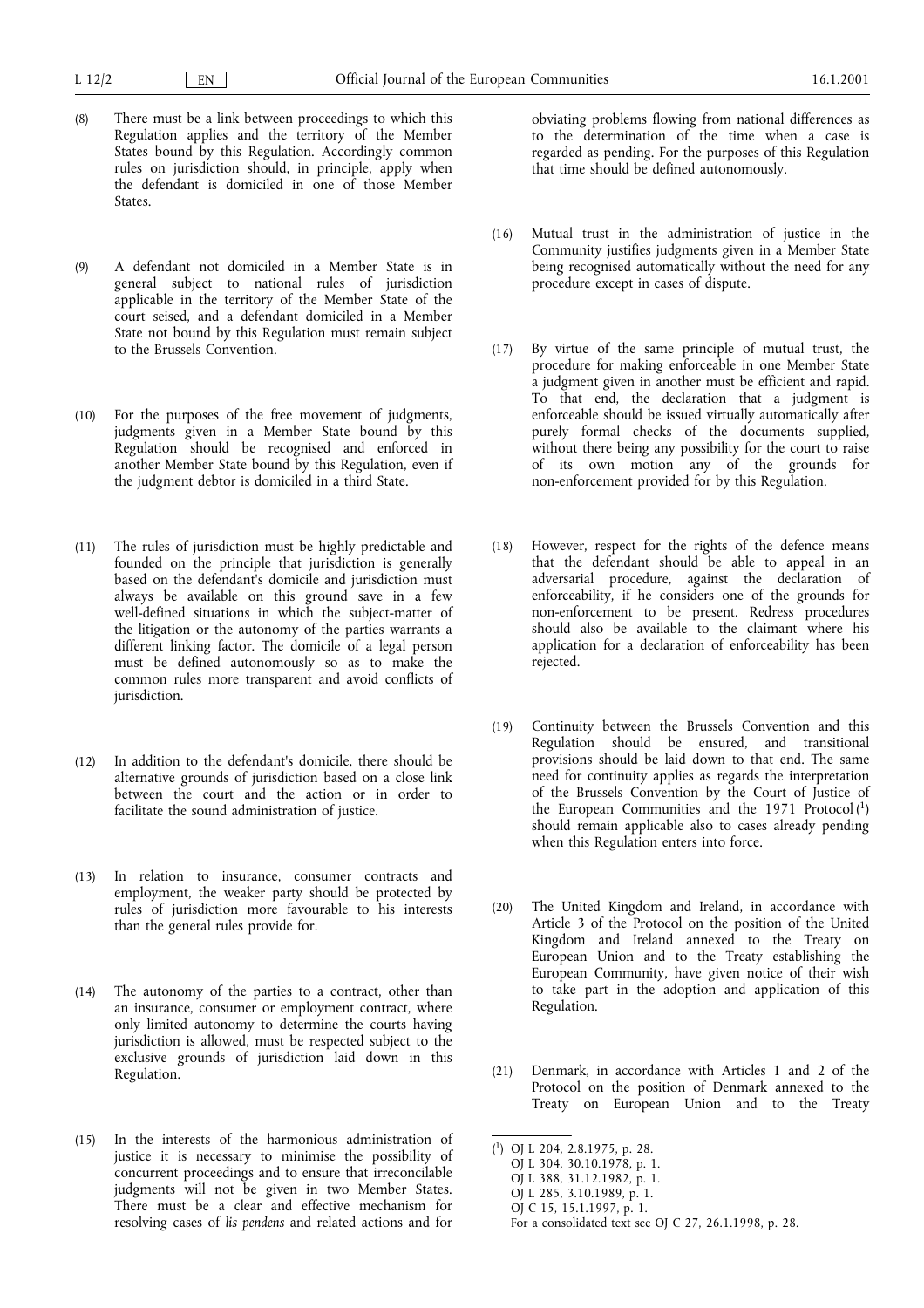establishing the European Community, is not participating in the adoption of this Regulation, and is therefore not bound by it nor subject to its application.

- (22) Since the Brussels Convention remains in force in relations between Denmark and the Member States that are bound by this Regulation, both the Convention and the 1971 Protocol continue to apply between Denmark and the Member States bound by this Regulation.
- (23) The Brussels Convention also continues to apply to the territories of the Member States which fall within the territorial scope of that Convention and which are excluded from this Regulation pursuant to Article 299 of the Treaty.
- (24) Likewise for the sake of consistency, this Regulation should not affect rules governing jurisdiction and the recognition of judgments contained in specific Community instruments.
- (25) Respect for international commitments entered into by the Member States means that this Regulation should not affect conventions relating to specific matters to which the Member States are parties.
- (26) The necessary flexibility should be provided for in the basic rules of this Regulation in order to take account of the specific procedural rules of certain Member States. Certain provisions of the Protocol annexed to the Brussels Convention should accordingly be incorporated in this Regulation.
- (27) In order to allow a harmonious transition in certain areas which were the subject of special provisions in the Protocol annexed to the Brussels Convention, this Regulation lays down, for a transitional period, provisions taking into consideration the specific situation in certain Member States.
- (28) No later than five years after entry into force of this Regulation the Commission will present a report on its application and, if need be, submit proposals for adaptations.
- (29) The Commission will have to adjust Annexes I to IV on the rules of national jurisdiction, the courts or competent authorities and redress procedures available on the basis of the amendments forwarded by the Member State concerned; amendments made to Annexes V and VI should be adopted in accordance with Council Decision 1999/468/EC of 28 June 1999 laying down the procedures for the exercise of implementing powers conferred on the Commission  $(1)$ ,

HAS ADOPTED THIS REGULATION:

CHAPTER I

# **SCOPE**

# Article 1

1. This Regulation shall apply in civil and commercial matters whatever the nature of the court or tribunal. It shall not extend, in particular, to revenue, customs or administrative matters.

- 2. The Regulation shall not apply to:
- (a) the status or legal capacity of natural persons, rights in property arising out of a matrimonial relationship, wills and succession;
- (b) bankruptcy, proceedings relating to the winding-up of insolvent companies or other legal persons, judicial arrangements, compositions and analogous proceedings;
- (c) social security;
- (d) arbitration.

3. In this Regulation, the term 'Member State' shall mean Member States with the exception of Denmark.

### CHAPTER II

# **JURISDICTION**

# Section 1

# General provisions

# Article 2

1. Subject to this Regulation, persons domiciled in a Member State shall, whatever their nationality, be sued in the courts of that Member State.

2. Persons who are not nationals of the Member State in which they are domiciled shall be governed by the rules of (<sup>1</sup>) OJ L 184, 17.7.1999, p. 23. **1999, p. 23. 10.1999** iurisdiction applicable to nationals of that State.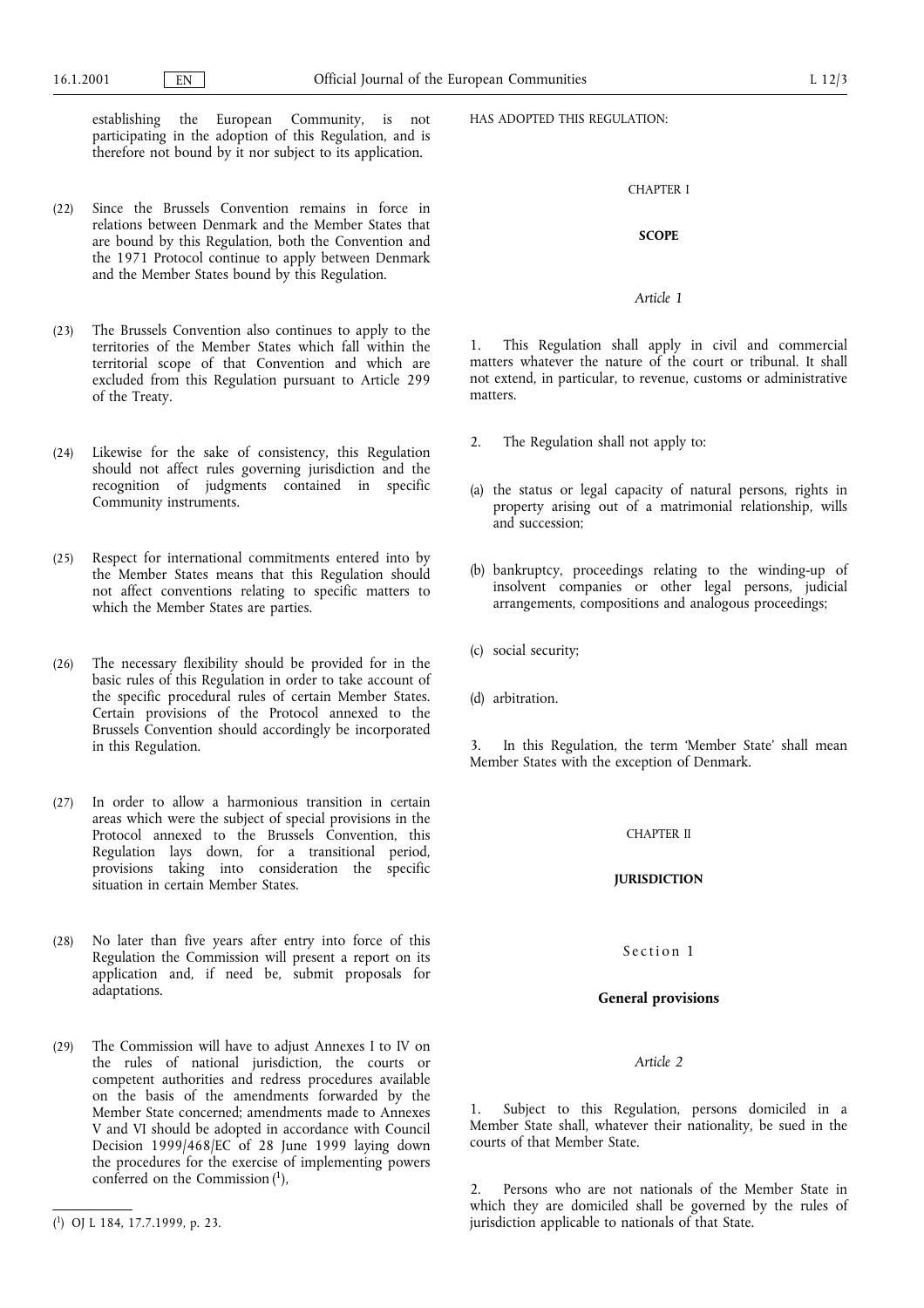Article 3

Persons domiciled in a Member State may be sued in the courts of another Member State only by virtue of the rules set out in Sections 2 to 7 of this Chapter.

2. In particular the rules of national jurisdiction set out in Annex I shall not be applicable as against them.

## Article 4

1. If the defendant is not domiciled in a Member State, the jurisdiction of the courts of each Member State shall, subject to Articles 22 and 23, be determined by the law of that Member State.

2. As against such a defendant, any person domiciled in a Member State may, whatever his nationality, avail himself in that State of the rules of jurisdiction there in force, and in particular those specified in Annex I, in the same way as the nationals of that State.

# Section 2

# Special jurisdiction

## Article 5

A person domiciled in a Member State may, in another Member State, be sued:

- 1. (a) in matters relating to a contract, in the courts for the place of performance of the obligation in question;
	- (b) for the purpose of this provision and unless otherwise agreed, the place of performance of the obligation in question shall be:
		- in the case of the sale of goods, the place in a Member State where, under the contract, the goods were delivered or should have been delivered,
		- $\frac{1}{\sqrt{1}}$  in the case of the provision of services, the place in a Member State where, under the contract, the services were provided or should have been provided,
	- (c) if subparagraph (b) does not apply then subparagraph (a) applies;
- 2. in matters relating to maintenance, in the courts for the place where the maintenance creditor is domiciled or habitually resident or, if the matter is ancillary to proceedings concerning the status of a person, in the court which, according to its own law, has jurisdiction to entertain those proceedings, unless that jurisdiction is based solely on the nationality of one of the parties;
- 3. in matters relating to tort, delict or quasi-delict, in the courts for the place where the harmful event occurred or may occur;
- 4. as regards a civil claim for damages or restitution which is based on an act giving rise to criminal proceedings, in the court seised of those proceedings, to the extent that that court has jurisdiction under its own law to entertain civil proceedings;
- 5. as regards a dispute arising out of the operations of a branch, agency or other establishment, in the courts for the place in which the branch, agency or other establishment is situated;
- 6. as settlor, trustee or beneficiary of a trust created by the operation of a statute, or by a written instrument, or created orally and evidenced in writing, in the courts of the Member State in which the trust is domiciled;
- 7. as regards a dispute concerning the payment of remuneration claimed in respect of the salvage of a cargo or freight, in the court under the authority of which the cargo or freight in question:
	- (a) has been arrested to secure such payment, or
	- (b) could have been so arrested, but bail or other security has been given;

provided that this provision shall apply only if it is claimed that the defendant has an interest in the cargo or freight or had such an interest at the time of salvage.

# Article 6

A person domiciled in a Member State may also be sued:

1. where he is one of a number of defendants, in the courts for the place where any one of them is domiciled,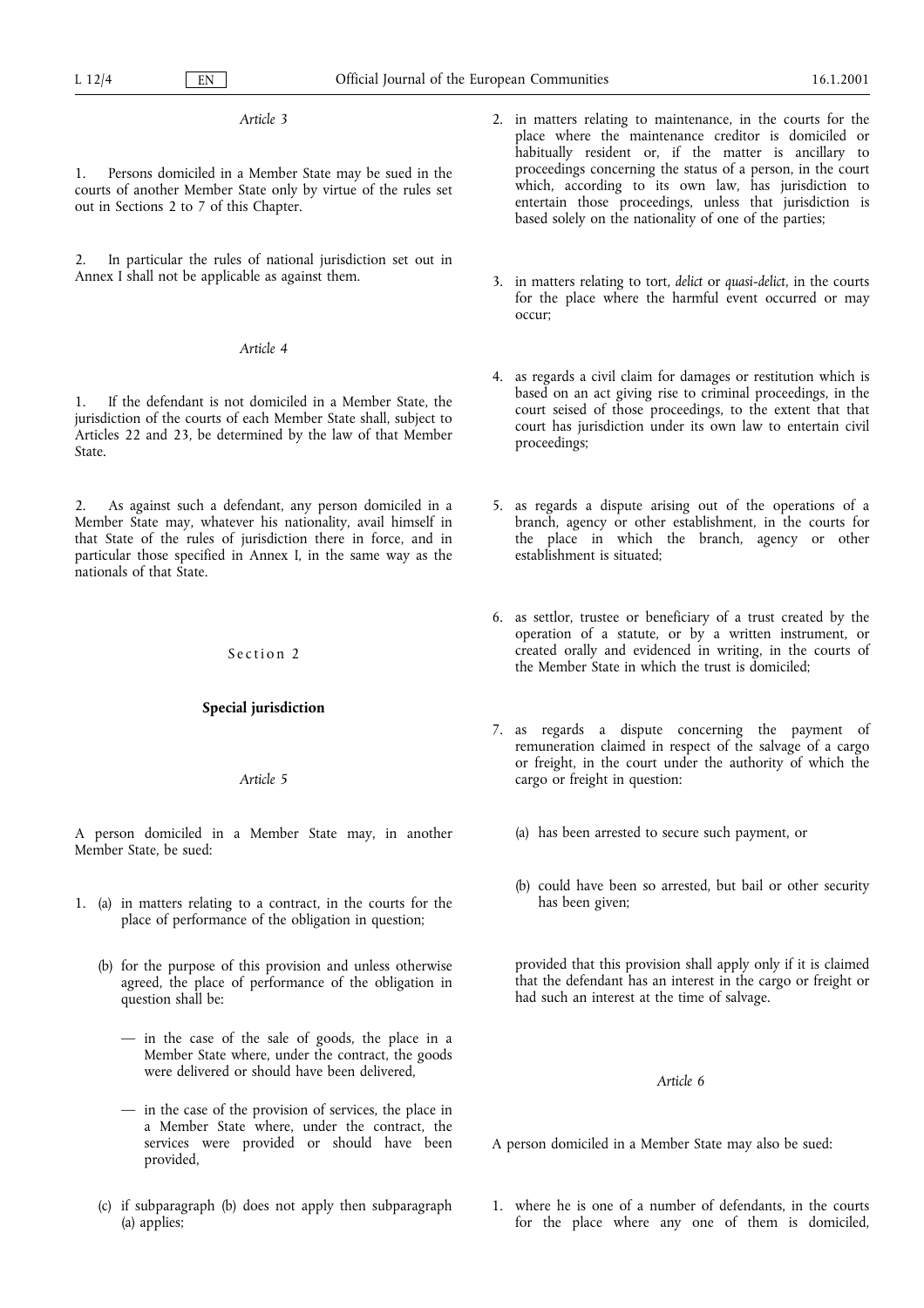provided the claims are so closely connected that it is expedient to hear and determine them together to avoid the risk of irreconcilable judgments resulting from separate proceedings;

- 2. as a third party in an action on a warranty or guarantee or in any other third party proceedings, in the court seised of the original proceedings, unless these were instituted solely with the object of removing him from the jurisdiction of the court which would be competent in his case;
- 3. on a counter-claim arising from the same contract or facts on which the original claim was based, in the court in which the original claim is pending;
- 4. in matters relating to a contract, if the action may be combined with an action against the same defendant in matters relating to rights in rem in immovable property, in the court of the Member State in which the property is situated.

# Article 7

Where by virtue of this Regulation a court of a Member State has jurisdiction in actions relating to liability from the use or operation of a ship, that court, or any other court substituted for this purpose by the internal law of that Member State, shall also have jurisdiction over claims for limitation of such liability.

# Section 3

## Jurisdiction in matters relating to insurance

## Article 8

In matters relating to insurance, jurisdiction shall be determined by this Section, without prejudice to Article 4 and point 5 of Article 5.

# Article 9

- 1. An insurer domiciled in a Member State may be sued:
- (a) in the courts of the Member State where he is domiciled, or
- (b) in another Member State, in the case of actions brought by the policyholder, the insured or a beneficiary, in the courts for the place where the plaintiff is domiciled,

(c) if he is a co-insurer, in the courts of a Member State in which proceedings are brought against the leading insurer.

2. An insurer who is not domiciled in a Member State but has a branch, agency or other establishment in one of the Member States shall, in disputes arising out of the operations of the branch, agency or establishment, be deemed to be domiciled in that Member State.

## Article 10

In respect of liability insurance or insurance of immovable property, the insurer may in addition be sued in the courts for the place where the harmful event occurred. The same applies if movable and immovable property are covered by the same insurance policy and both are adversely affected by the same contingency.

#### Article 11

1. In respect of liability insurance, the insurer may also, if the law of the court permits it, be joined in proceedings which the injured party has brought against the insured.

2. Articles 8, 9 and 10 shall apply to actions brought by the injured party directly against the insurer, where such direct actions are permitted.

3. If the law governing such direct actions provides that the policyholder or the insured may be joined as a party to the action, the same court shall have jurisdiction over them.

# Article 12

1. Without prejudice to Article 11(3), an insurer may bring proceedings only in the courts of the Member State in which the defendant is domiciled, irrespective of whether he is the policyholder, the insured or a beneficiary.

The provisions of this Section shall not affect the right to bring a counter-claim in the court in which, in accordance with this Section, the original claim is pending.

## Article 13

The provisions of this Section may be departed from only by an agreement:

1. which is entered into after the dispute has arisen, or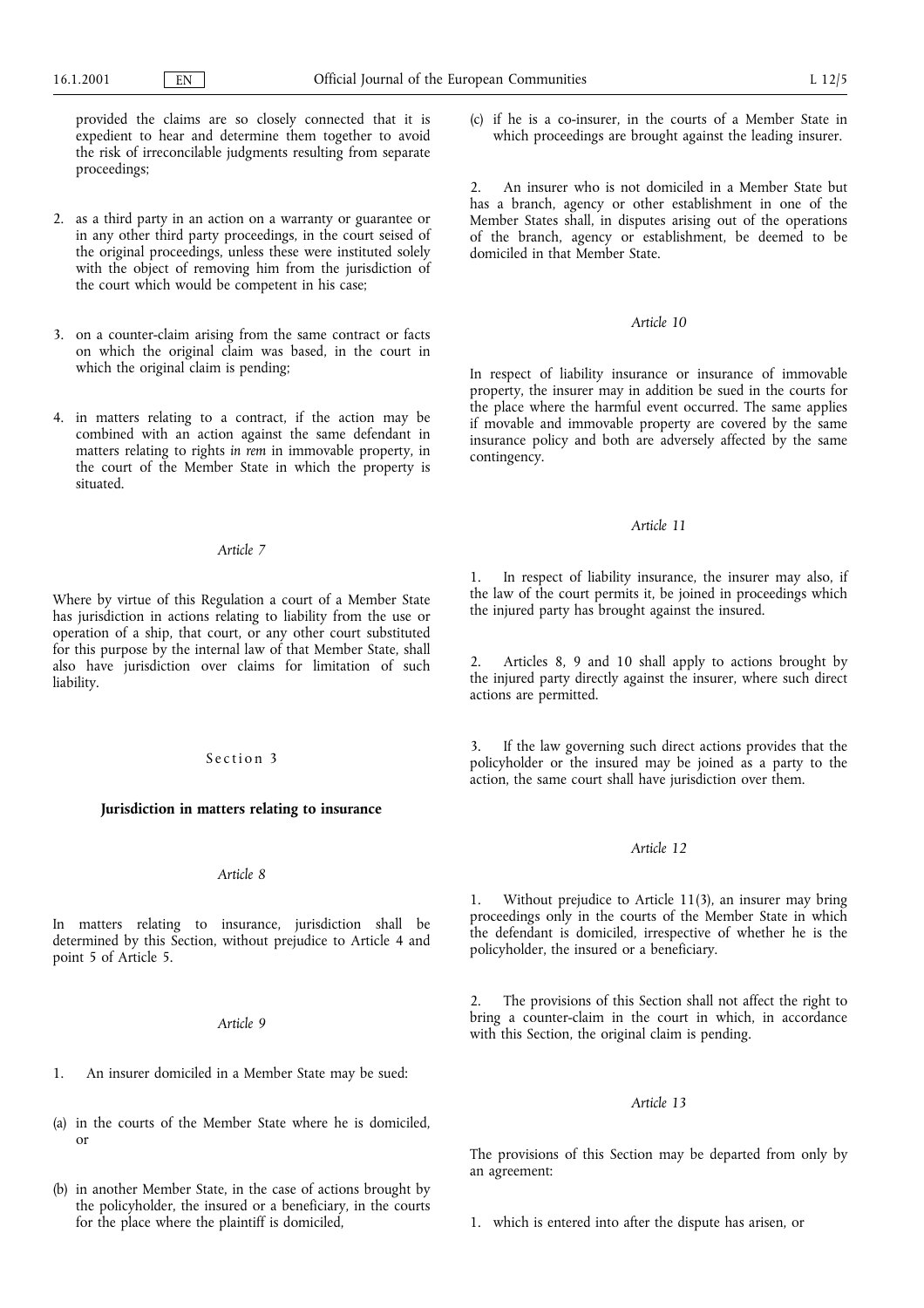- 2. which allows the policyholder, the insured or a beneficiary to bring proceedings in courts other than those indicated in this Section, or
- 3. which is concluded between a policyholder and an insurer, both of whom are at the time of conclusion of the contract domiciled or habitually resident in the same Member State, and which has the effect of conferring jurisdiction on the courts of that State even if the harmful event were to occur abroad, provided that such an agreement is not contrary to the law of that State, or
- 4. which is concluded with a policyholder who is not domiciled in a Member State, except in so far as the insurance is compulsory or relates to immovable property in a Member State, or
- 5. which relates to a contract of insurance in so far as it covers one or more of the risks set out in Article 14.

# Article 14

The following are the risks referred to in Article 13(5):

- 1. any loss of or damage to:
	- (a) seagoing ships, installations situated offshore or on the high seas, or aircraft, arising from perils which relate to their use for commercial purposes;
	- (b) goods in transit other than passengers' baggage where the transit consists of or includes carriage by such ships or aircraft;
- 2. any liability, other than for bodily injury to passengers or loss of or damage to their baggage:
	- (a) arising out of the use or operation of ships, installations or aircraft as referred to in point  $1(a)$  in so far as, in respect of the latter, the law of the Member State in which such aircraft are registered does not prohibit agreements on jurisdiction regarding insurance of such risks;
	- (b) for loss or damage caused by goods in transit as described in point  $1(b)$ ;
- 3. any financial loss connected with the use or operation of ships, installations or aircraft as referred to in point 1(a), in particular loss of freight or charter-hire;
- 4. any risk or interest connected with any of those referred to in points 1 to 3;
- 5. notwithstanding points 1 to 4, all 'large risks' as defined in Council Directive  $73/239/EEC$ <sup>(1</sup>), as amended by Council Directives  $88/357/EEC$ <sup>2</sup> and  $90/618/EEC$ <sup>3</sup>), as they may be amended.

# Section 4

## Jurisdiction over consumer contracts

## Article 15

1. In matters relating to a contract concluded by a person, the consumer, for a purpose which can be regarded as being outside his trade or profession, jurisdiction shall be determined by this Section, without prejudice to Article 4 and point 5 of Article 5, if:

- (a) it is a contract for the sale of goods on instalment credit terms; or
- (b) it is a contract for a loan repayable by instalments, or for any other form of credit, made to finance the sale of goods; or
- (c) in all other cases, the contract has been concluded with a person who pursues commercial or professional activities in the Member State of the consumer's domicile or, by any means, directs such activities to that Member State or to several States including that Member State, and the contract falls within the scope of such activities.

2. Where a consumer enters into a contract with a party who is not domiciled in the Member State but has a branch, agency or other establishment in one of the Member States, that party shall, in disputes arising out of the operations of the branch, agency or establishment, be deemed to be domiciled in that State.

This Section shall not apply to a contract of transport other than a contract which, for an inclusive price, provides for a combination of travel and accommodation.

- ( 2) OJ L 172, 4.7.1988, p. 1. Directive as last amended by Directive 2000/26/EC.
- ( 3) OJ L 330, 29.11.1990, p. 44.

<sup>(</sup> 1) OJ L 228, 16.8.1973, p. 3. Directive as last amended by Directive 2000/26/EC of the European Parliament and of the Council (OJ L 181, 20.7.2000, p. 65).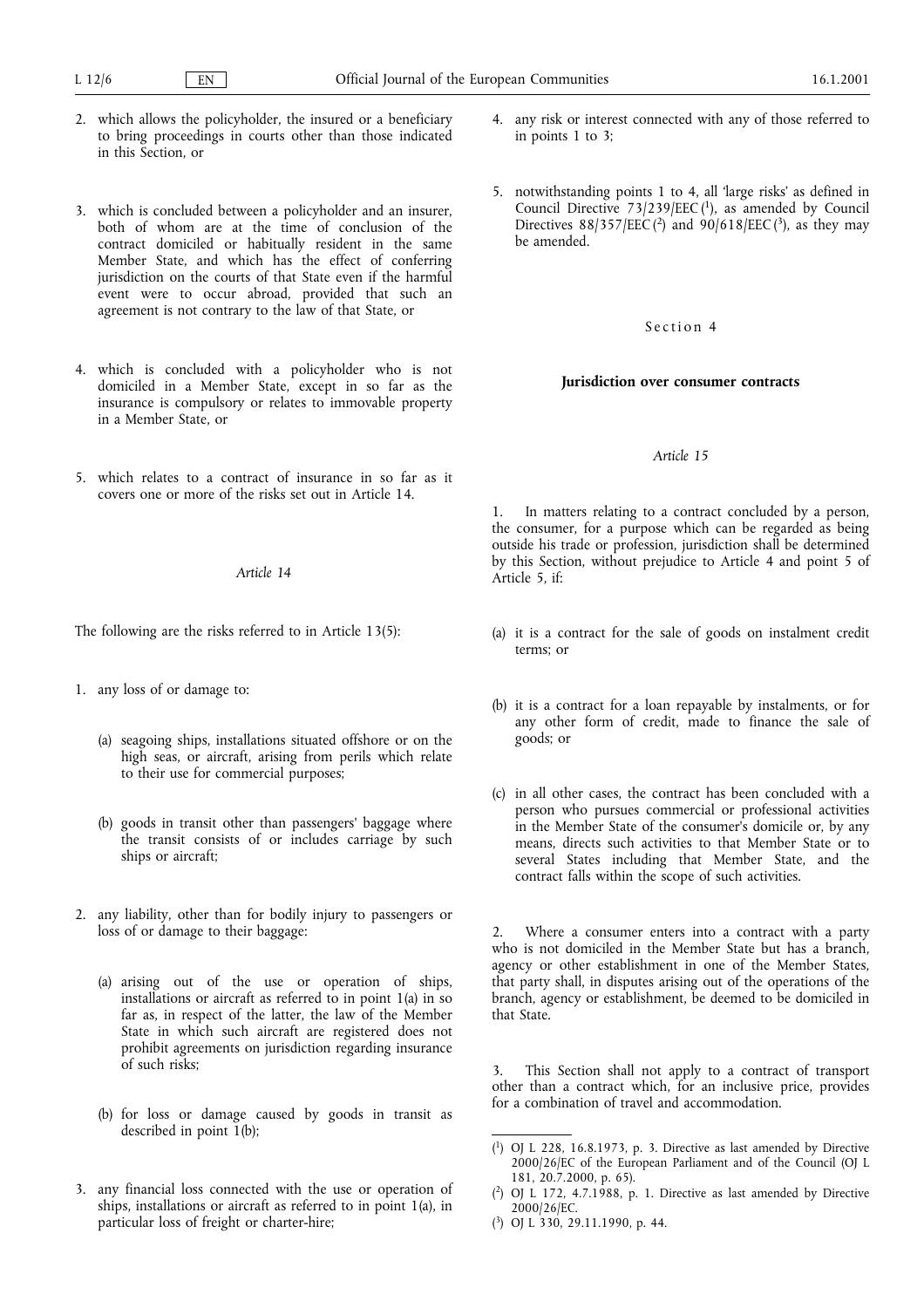Article 16

Article 19

An employer domiciled in a Member State may be sued:

- 1. in the courts of the Member State where he is domiciled; or
- 2. in another Member State:
	- (a) in the courts for the place where the employee habitually carries out his work or in the courts for the last place where he did so, or
	- (b) if the employee does not or did not habitually carry out his work in any one country, in the courts for the place where the business which engaged the employee is or was situated.

# Article 20

1. An employer may bring proceedings only in the courts of the Member State in which the employee is domiciled.

2. The provisions of this Section shall not affect the right to bring a counter-claim in the court in which, in accordance with this Section, the original claim is pending.

# Article 21

The provisions of this Section may be departed from only by an agreement on jurisdiction:

- 1. which is entered into after the dispute has arisen; or
- 2. which allows the employee to bring proceedings in courts other than those indicated in this Section.

## Section 6

# Exclusive jurisdiction

# Article 22

The following courts shall have exclusive jurisdiction, regardless of domicile:

1. in proceedings which have as their object rights in rem in immovable property or tenancies of immovable property, the courts of the Member State in which the property is situated.

1. A consumer may bring proceedings against the other party to a contract either in the courts of the Member State in which that party is domiciled or in the courts for the place where the consumer is domiciled.

2. Proceedings may be brought against a consumer by the other party to the contract only in the courts of the Member State in which the consumer is domiciled.

3. This Article shall not affect the right to bring a counter-claim in the court in which, in accordance with this Section, the original claim is pending.

# Article 17

The provisions of this Section may be departed from only by an agreement:

- 1. which is entered into after the dispute has arisen; or
- 2. which allows the consumer to bring proceedings in courts other than those indicated in this Section; or
- 3. which is entered into by the consumer and the other party to the contract, both of whom are at the time of conclusion of the contract domiciled or habitually resident in the same Member State, and which confers jurisdiction on the courts of that Member State, provided that such an agreement is not contrary to the law of that Member State.

# Section 5

# Jurisdiction over individual contracts of employment

## Article 18

1. In matters relating to individual contracts of employment, jurisdiction shall be determined by this Section, without prejudice to Article 4 and point 5 of Article 5.

2. Where an employee enters into an individual contract of employment with an employer who is not domiciled in a Member State but has a branch, agency or other establishment in one of the Member States, the employer shall, in disputes arising out of the operations of the branch, agency or establishment, be deemed to be domiciled in that Member State.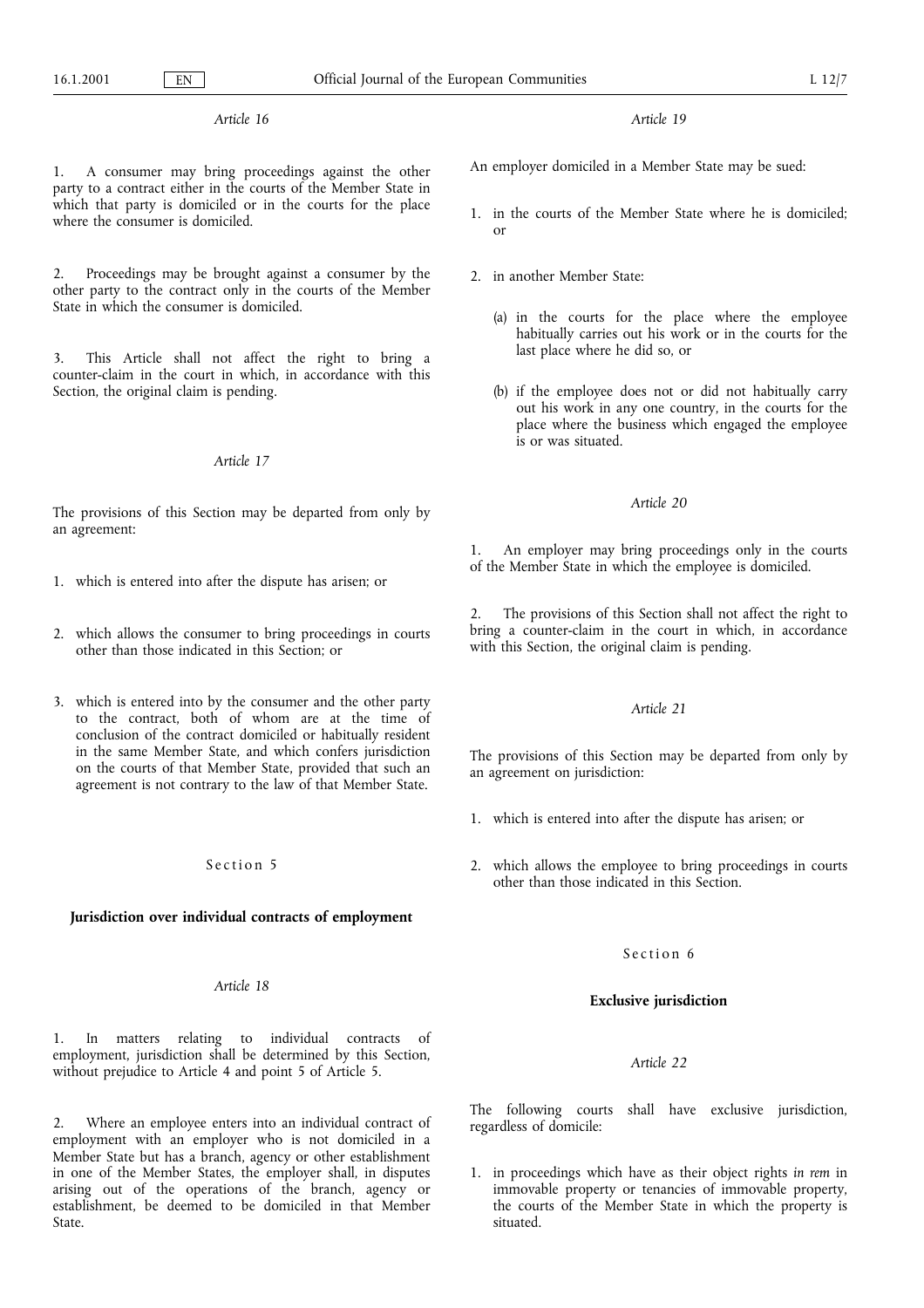However, in proceedings which have as their object tenancies of immovable property concluded for temporary private use for a maximum period of six consecutive months, the courts of the Member State in which the defendant is domiciled shall also have jurisdiction, provided that the tenant is a natural person and that the landlord and the tenant are domiciled in the same Member State;

- 2. in proceedings which have as their object the validity of the constitution, the nullity or the dissolution of companies or other legal persons or associations of natural or legal persons, or of the validity of the decisions of their organs, the courts of the Member State in which the company, legal person or association has its seat. In order to determine that seat, the court shall apply its rules of private international law;
- 3. in proceedings which have as their object the validity of entries in public registers, the courts of the Member State in which the register is kept;
- 4. in proceedings concerned with the registration or validity of patents, trade marks, designs, or other similar rights required to be deposited or registered, the courts of the Member State in which the deposit or registration has been applied for, has taken place or is under the terms of a Community instrument or an international convention deemed to have taken place.

Without prejudice to the jurisdiction of the European Patent Office under the Convention on the Grant of European Patents, signed at Munich on 5 October 1973, the courts of each Member State shall have exclusive jurisdiction, regardless of domicile, in proceedings concerned with the registration or validity of any European patent granted for that State;

5. in proceedings concerned with the enforcement of judgments, the courts of the Member State in which the judgment has been or is to be enforced.

# Section 7

# Prorogation of jurisdiction

## Article 23

1. If the parties, one or more of whom is domiciled in a Member State, have agreed that a court or the courts of a Member State are to have jurisdiction to settle any disputes which have arisen or which may arise in connection with a particular legal relationship, that court or those courts shall have jurisdiction. Such jurisdiction shall be exclusive unless the parties have agreed otherwise. Such an agreement conferring jurisdiction shall be either:

- (a) in writing or evidenced in writing; or
- (b) in a form which accords with practices which the parties have established between themselves; or
- (c) in international trade or commerce, in a form which accords with a usage of which the parties are or ought to have been aware and which in such trade or commerce is widely known to, and regularly observed by, parties to contracts of the type involved in the particular trade or commerce concerned.

2. Any communication by electronic means which provides a durable record of the agreement shall be equivalent to 'writing'.

Where such an agreement is concluded by parties, none of whom is domiciled in a Member State, the courts of other Member States shall have no jurisdiction over their disputes unless the court or courts chosen have declined jurisdiction.

The court or courts of a Member State on which a trust instrument has conferred jurisdiction shall have exclusive jurisdiction in any proceedings brought against a settlor, trustee or beneficiary, if relations between these persons or their rights or obligations under the trust are involved.

5. Agreements or provisions of a trust instrument conferring jurisdiction shall have no legal force if they are contrary to Articles 13, 17 or 21, or if the courts whose jurisdiction they purport to exclude have exclusive jurisdiction by virtue of Article 22.

# Article 24

Apart from jurisdiction derived from other provisions of this Regulation, a court of a Member State before which a defendant enters an appearance shall have jurisdiction. This rule shall not apply where appearance was entered to contest the jurisdiction, or where another court has exclusive jurisdiction by virtue of Article 22.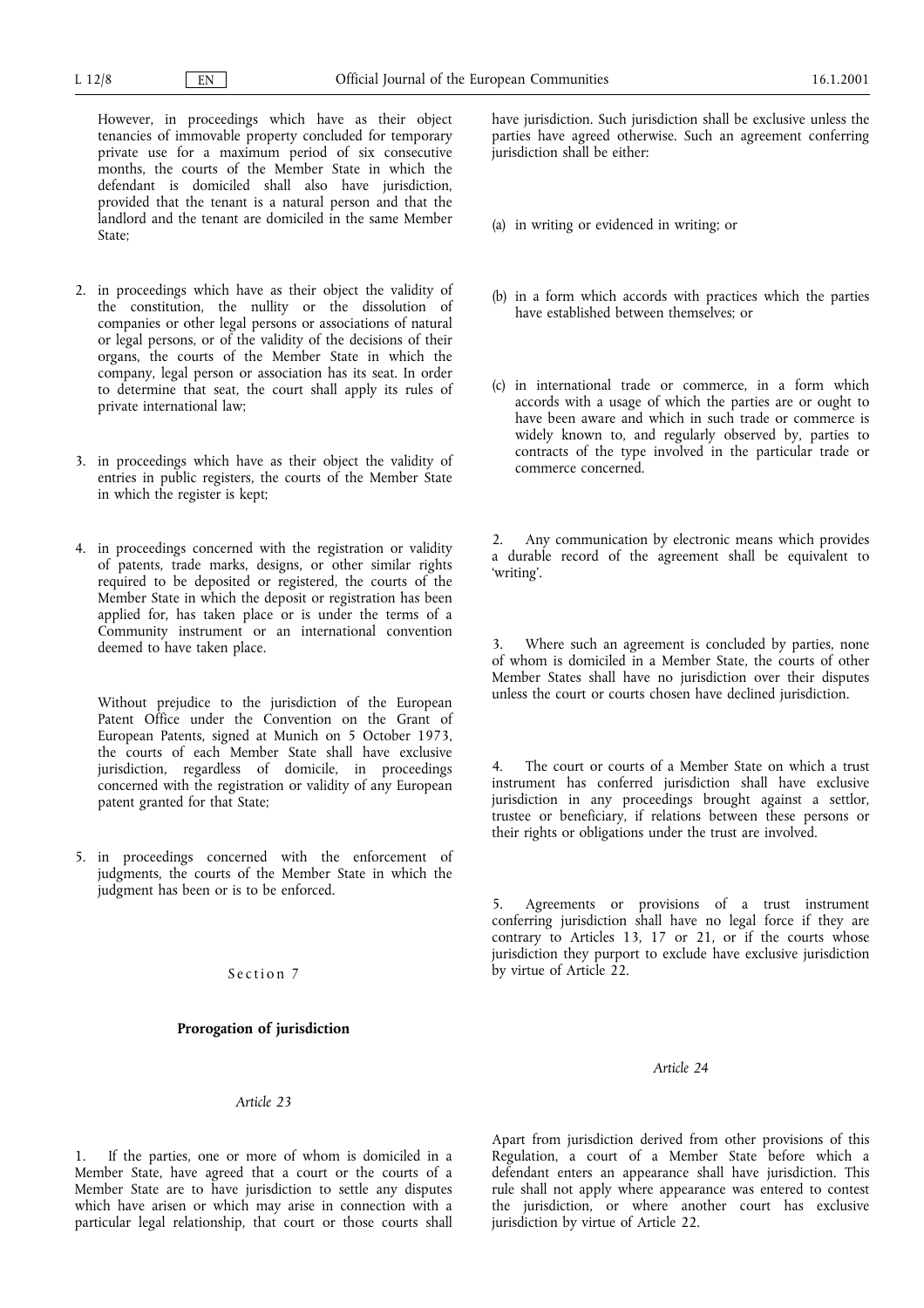Section 8

## Examination as to jurisdiction and admissibility

# Article 25

Where a court of a Member State is seised of a claim which is principally concerned with a matter over which the courts of another Member State have exclusive jurisdiction by virtue of Article 22, it shall declare of its own motion that it has no jurisdiction.

## Article 26

1. Where a defendant domiciled in one Member State is sued in a court of another Member State and does not enter an appearance, the court shall declare of its own motion that it has no jurisdiction unless its jurisdiction is derived from the provisions of this Regulation.

2. The court shall stay the proceedings so long as it is not shown that the defendant has been able to receive the document instituting the proceedings or an equivalent document in sufficient time to enable him to arrange for his defence, or that all necessary steps have been taken to this end.

3. Article 19 of Council Regulation (EC) No 1348/2000 of 29 May 2000 on the service in the Member States of judicial and extrajudicial documents in civil or commercial matters  $(1)$ shall apply instead of the provisions of paragraph 2 if the document instituting the proceedings or an equivalent document had to be transmitted from one Member State to another pursuant to this Regulation.

4. Where the provisions of Regulation (EC) No 1348/2000 are not applicable, Article 15 of the Hague Convention of 15 November 1965 on the Service Abroad of Judicial and Extrajudicial Documents in Civil or Commercial Matters shall apply if the document instituting the proceedings or an equivalent document had to be transmitted pursuant to that Convention.

## Section 9

### Lis pendens  $-$  related actions

Article 27

1. Where proceedings involving the same cause of action and between the same parties are brought in the courts of different Member States, any court other than the court first seised shall of its own motion stay its proceedings until such time as the jurisdiction of the court first seised is established.

2. Where the jurisdiction of the court first seised is established, any court other than the court first seised shall decline jurisdiction in favour of that court.

## Article 28

Where related actions are pending in the courts of different Member States, any court other than the court first seised may stay its proceedings.

2. Where these actions are pending at first instance, any court other than the court first seised may also, on the application of one of the parties, decline jurisdiction if the court first seised has jurisdiction over the actions in question and its law permits the consolidation thereof.

3. For the purposes of this Article, actions are deemed to be related where they are so closely connected that it is expedient to hear and determine them together to avoid the risk of irreconcilable judgments resulting from separate proceedings.

# Article 29

Where actions come within the exclusive jurisdiction of several courts, any court other than the court first seised shall decline jurisdiction in favour of that court.

## Article 30

For the purposes of this Section, a court shall be deemed to be seised:

- 1. at the time when the document instituting the proceedings or an equivalent document is lodged with the court, provided that the plaintiff has not subsequently failed to take the steps he was required to take to have service effected on the defendant, or
- 2. if the document has to be served before being lodged with the court, at the time when it is received by the authority responsible for service, provided that the plaintiff has not subsequently failed to take the steps he was required to ( $^1$ ) OJ L 160, 30.6.2000, p. 37.  $^1$  and  $^2$  and  $^1$  and  $^1$  and  $^1$  and  $^1$  and  $^1$  and  $^1$  and  $^1$  and  $^1$  and  $^1$  and  $^1$  and  $^1$  and  $^1$  and  $^1$  and  $^1$  and  $^1$  and  $^1$  and  $^1$  and  $^1$  and  $^1$  a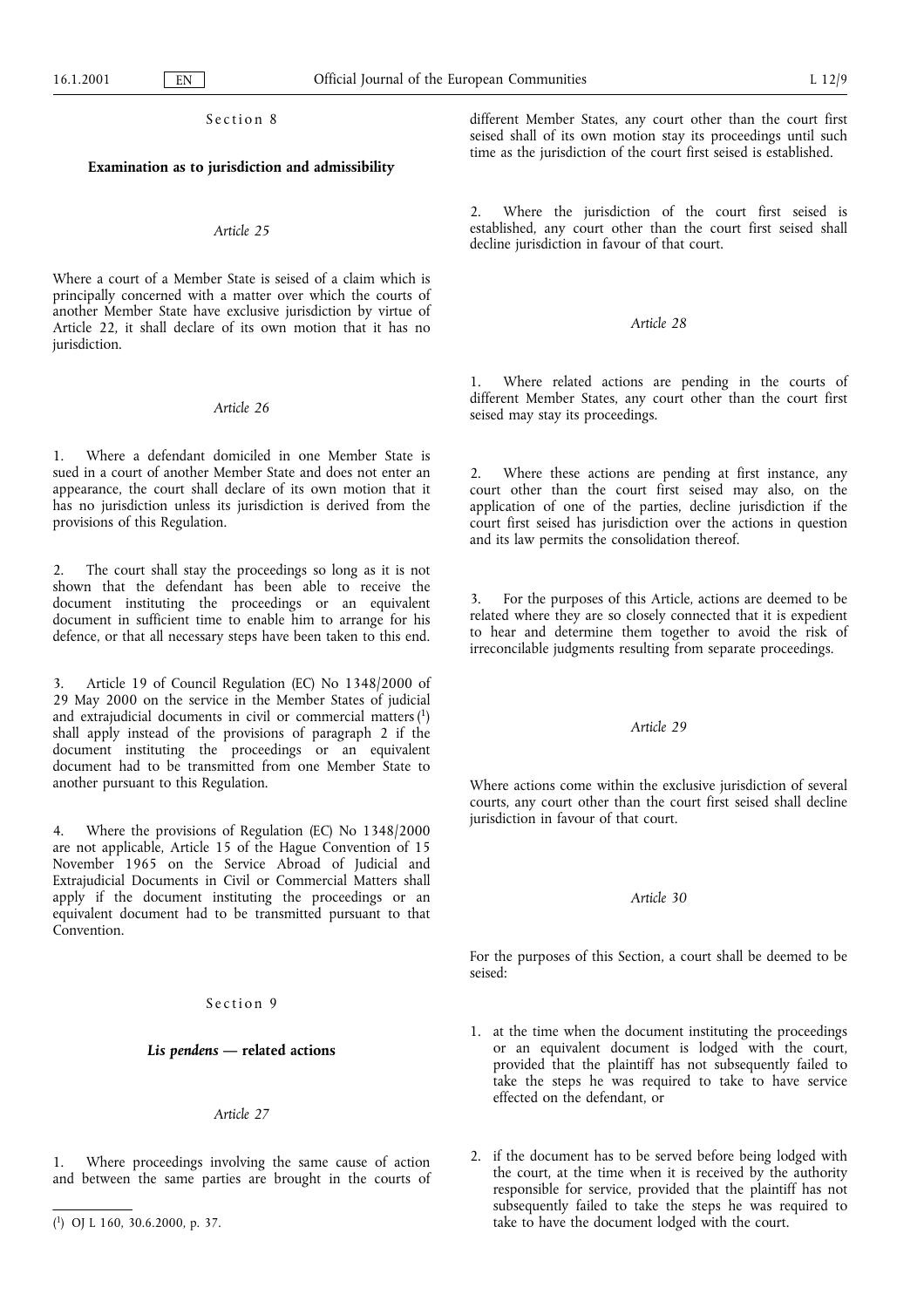# Section 10

# Provisional, including protective, measures

# Article 31

Application may be made to the courts of a Member State for such provisional, including protective, measures as may be available under the law of that State, even if, under this Regulation, the courts of another Member State have jurisdiction as to the substance of the matter.

# CHAPTER III

## RECOGNITION AND ENFORCEMENT

## Article 32

For the purposes of this Regulation, 'judgment' means any judgment given by a court or tribunal of a Member State, whatever the judgment may be called, including a decree, order, decision or writ of execution, as well as the determination of costs or expenses by an officer of the court.

# Section 1

# Recognition

# Article 33

1. A judgment given in a Member State shall be recognised in the other Member States without any special procedure being required.

2. Any interested party who raises the recognition of a judgment as the principal issue in a dispute may, in accordance with the procedures provided for in Sections 2 and 3 of this Chapter, apply for a decision that the judgment be recognised.

3. If the outcome of proceedings in a court of a Member State depends on the determination of an incidental question of recognition that court shall have jurisdiction over that question.

# Article 34

A judgment shall not be recognised:

1. if such recognition is manifestly contrary to public policy in the Member State in which recognition is sought;

- 2. where it was given in default of appearance, if the defendant was not served with the document which instituted the proceedings or with an equivalent document in sufficient time and in such a way as to enable him to arrange for his defence, unless the defendant failed to commence proceedings to challenge the judgment when it was possible for him to do so;
- 3. if it is irreconcilable with a judgment given in a dispute between the same parties in the Member State in which recognition is sought;
- 4. if it is irreconcilable with an earlier judgment given in another Member State or in a third State involving the same cause of action and between the same parties, provided that the earlier judgment fulfils the conditions necessary for its recognition in the Member State addressed.

# Article 35

Moreover, a judgment shall not be recognised if it conflicts with Sections 3, 4 or 6 of Chapter II, or in a case provided for in Article 72.

2. In its examination of the grounds of jurisdiction referred to in the foregoing paragraph, the court or authority applied to shall be bound by the findings of fact on which the court of the Member State of origin based its jurisdiction.

3. Subject to the paragraph 1, the jurisdiction of the court of the Member State of origin may not be reviewed. The test of public policy referred to in point 1 of Article 34 may not be applied to the rules relating to jurisdiction.

# Article 36

Under no circumstances may a foreign judgment be reviewed as to its substance.

## Article 37

1. A court of a Member State in which recognition is sought of a judgment given in another Member State may stay the proceedings if an ordinary appeal against the judgment has been lodged.

2. A court of a Member State in which recognition is sought of a judgment given in Ireland or the United Kingdom may stay the proceedings if enforcement is suspended in the State of origin, by reason of an appeal.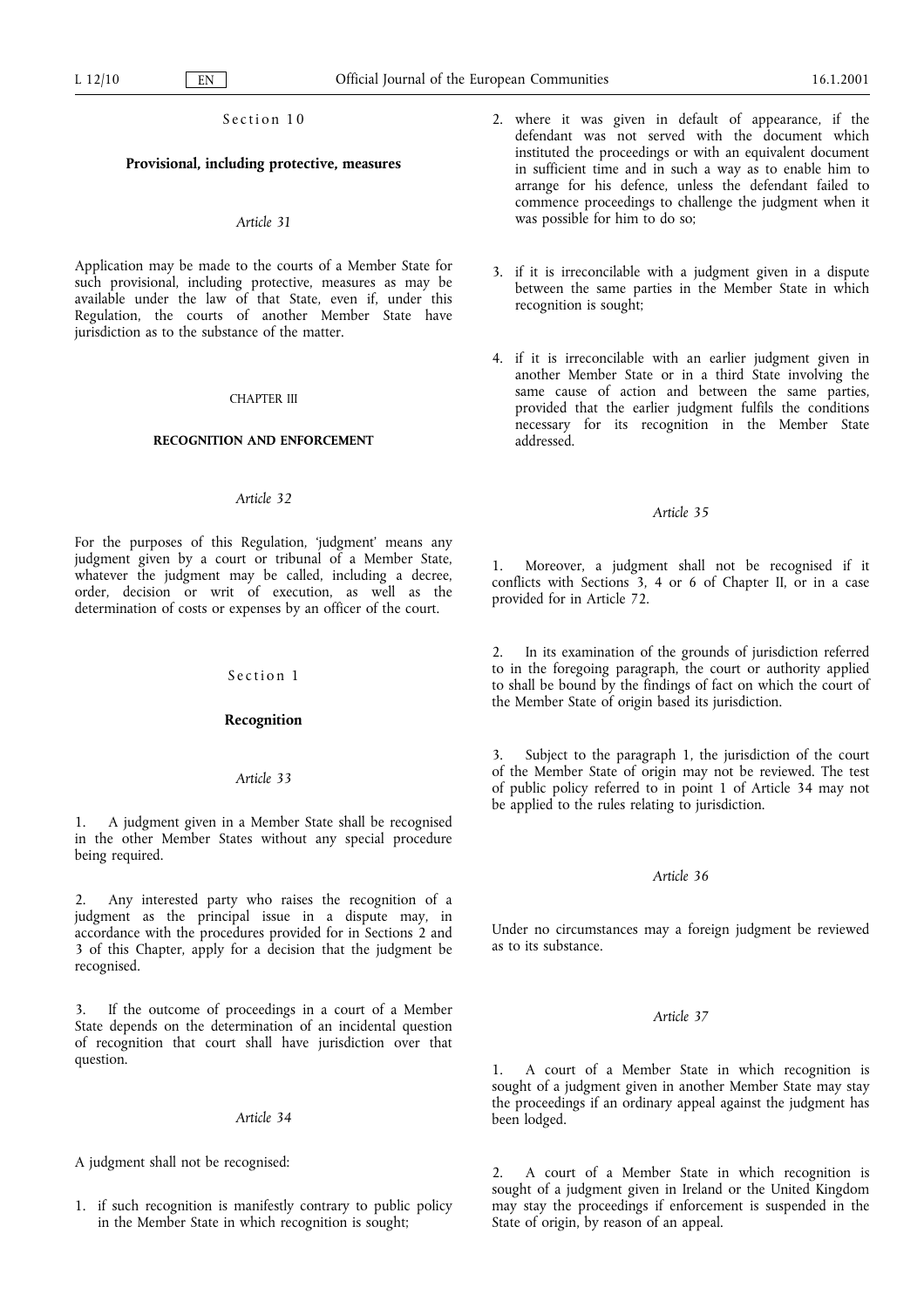# Section 2

# Enforcement

# Article 38

1. A judgment given in a Member State and enforceable in that State shall be enforced in another Member State when, on the application of any interested party, it has been declared enforceable there.

However, in the United Kingdom, such a judgment shall be enforced in England and Wales, in Scotland, or in Northern Ireland when, on the application of any interested party, it has been registered for enforcement in that part of the United Kingdom.

## Article 39

The application shall be submitted to the court or competent authority indicated in the list in Annex II.

2. The local jurisdiction shall be determined by reference to the place of domicile of the party against whom enforcement is sought, or to the place of enforcement.

# Article 40

1. The procedure for making the application shall be governed by the law of the Member State in which enforcement is sought.

2. The applicant must give an address for service of process within the area of jurisdiction of the court applied to. However, if the law of the Member State in which enforcement is sought does not provide for the furnishing of such an address, the applicant shall appoint a representative ad litem.

3. The documents referred to in Article 53 shall be attached to the application.

# Article 41

The judgment shall be declared enforceable immediately on completion of the formalities in Article 53 without any review under Articles 34 and 35. The party against whom enforcement is sought shall not at this stage of the proceedings be entitled to make any submissions on the application.

## Article 42

The decision on the application for a declaration of enforceability shall forthwith be brought to the notice of the applicant in accordance with the procedure laid down by the law of the Member State in which enforcement is sought.

2. The declaration of enforceability shall be served on the party against whom enforcement is sought, accompanied by the judgment, if not already served on that party.

Article 43

1. The decision on the application for a declaration of enforceability may be appealed against by either party.

2. The appeal is to be lodged with the court indicated in the list in Annex III.

3. The appeal shall be dealt with in accordance with the rules governing procedure in contradictory matters.

If the party against whom enforcement is sought fails to appear before the appellate court in proceedings concerning an appeal brought by the applicant, Article  $26(2)$  to (4) shall apply even where the party against whom enforcement is sought is not domiciled in any of the Member States.

5. An appeal against the declaration of enforceability is to be lodged within one month of service thereof. If the party against whom enforcement is sought is domiciled in a Member State other than that in which the declaration of enforceability was given, the time for appealing shall be two months and shall run from the date of service, either on him in person or at his residence. No extension of time may be granted on account of distance.

## Article 44

The judgment given on the appeal may be contested only by the appeal referred to in Annex IV.

## Article 45

1. The court with which an appeal is lodged under Article 43 or Article 44 shall refuse or revoke a declaration of enforceability only on one of the grounds specified in Articles 34 and 35. It shall give its decision without delay.

2. Under no circumstances may the foreign judgment be reviewed as to its substance.

# Article 46

1. The court with which an appeal is lodged under Article 43 or Article 44 may, on the application of the party against whom enforcement is sought, stay the proceedings if an ordinary appeal has been lodged against the judgment in the Member State of origin or if the time for such an appeal has not yet expired; in the latter case, the court may specify the time within which such an appeal is to be lodged.

Where the judgment was given in Ireland or the United Kingdom, any form of appeal available in the Member State of origin shall be treated as an ordinary appeal for the purposes of paragraph 1.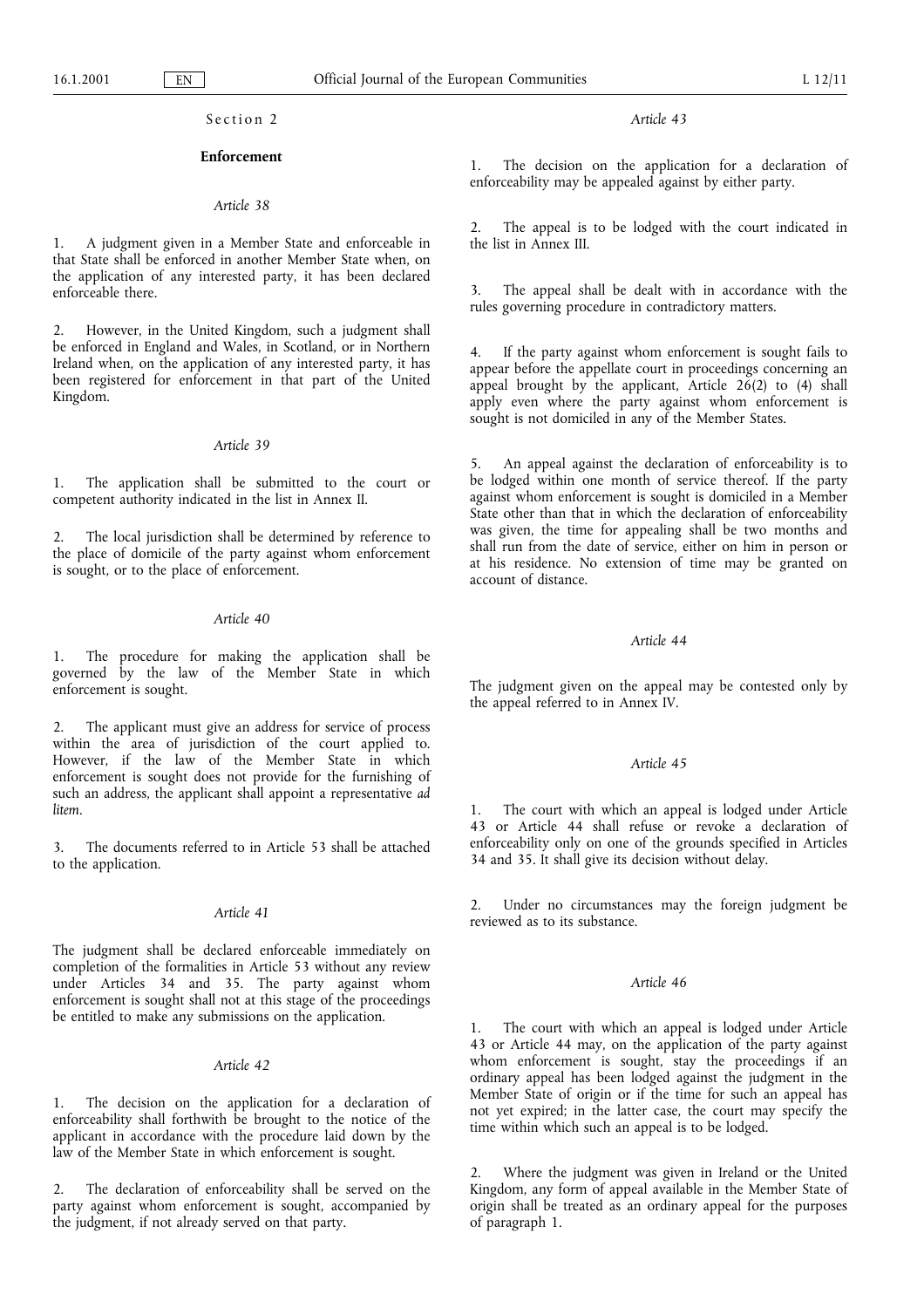3. The court may also make enforcement conditional on the provision of such security as it shall determine.

#### Article 47

1. When a judgment must be recognised in accordance with this Regulation, nothing shall prevent the applicant from availing himself of provisional, including protective, measures in accordance with the law of the Member State requested without a declaration of enforceability under Article 41 being required.

2. The declaration of enforceability shall carry with it the power to proceed to any protective measures.

3. During the time specified for an appeal pursuant to Article 43(5) against the declaration of enforceability and until any such appeal has been determined, no measures of enforcement may be taken other than protective measures against the property of the party against whom enforcement is sought.

### Article 48

1. Where a foreign judgment has been given in respect of several matters and the declaration of enforceability cannot be given for all of them, the court or competent authority shall give it for one or more of them.

2. An applicant may request a declaration of enforceability limited to parts of a judgment.

# Article 49

A foreign judgment which orders a periodic payment by way of a penalty shall be enforceable in the Member State in which enforcement is sought only if the amount of the payment has been finally determined by the courts of the Member State of origin.

# Article 50

An applicant who, in the Member State of origin has benefited from complete or partial legal aid or exemption from costs or expenses, shall be entitled, in the procedure provided for in this Section, to benefit from the most favourable legal aid or the most extensive exemption from costs or expenses provided for by the law of the Member State addressed.

# Article 51

No security, bond or deposit, however described, shall be required of a party who in one Member State applies for enforcement of a judgment given in another Member State on the ground that he is a foreign national or that he is not domiciled or resident in the State in which enforcement is sought.

Article 52

In proceedings for the issue of a declaration of enforceability, no charge, duty or fee calculated by reference to the value of the matter at issue may be levied in the Member State in which enforcement is sought.

# Section 3

## Common provisions

## Article 53

1. A party seeking recognition or applying for a declaration of enforceability shall produce a copy of the judgment which satisfies the conditions necessary to establish its authenticity.

2. A party applying for a declaration of enforceability shall also produce the certificate referred to in Article 54, without prejudice to Article 55.

## Article 54

The court or competent authority of a Member State where a judgment was given shall issue, at the request of any interested party, a certificate using the standard form in Annex V to this Regulation.

# Article 55

If the certificate referred to in Article 54 is not produced, the court or competent authority may specify a time for its production or accept an equivalent document or, if it considers that it has sufficient information before it, dispense with its production.

2. If the court or competent authority so requires, a translation of the documents shall be produced. The translation shall be certified by a person qualified to do so in one of the Member States.

#### Article 56

No legalisation or other similar formality shall be required in respect of the documents referred to in Article 53 or Article 55(2), or in respect of a document appointing a representative ad litem.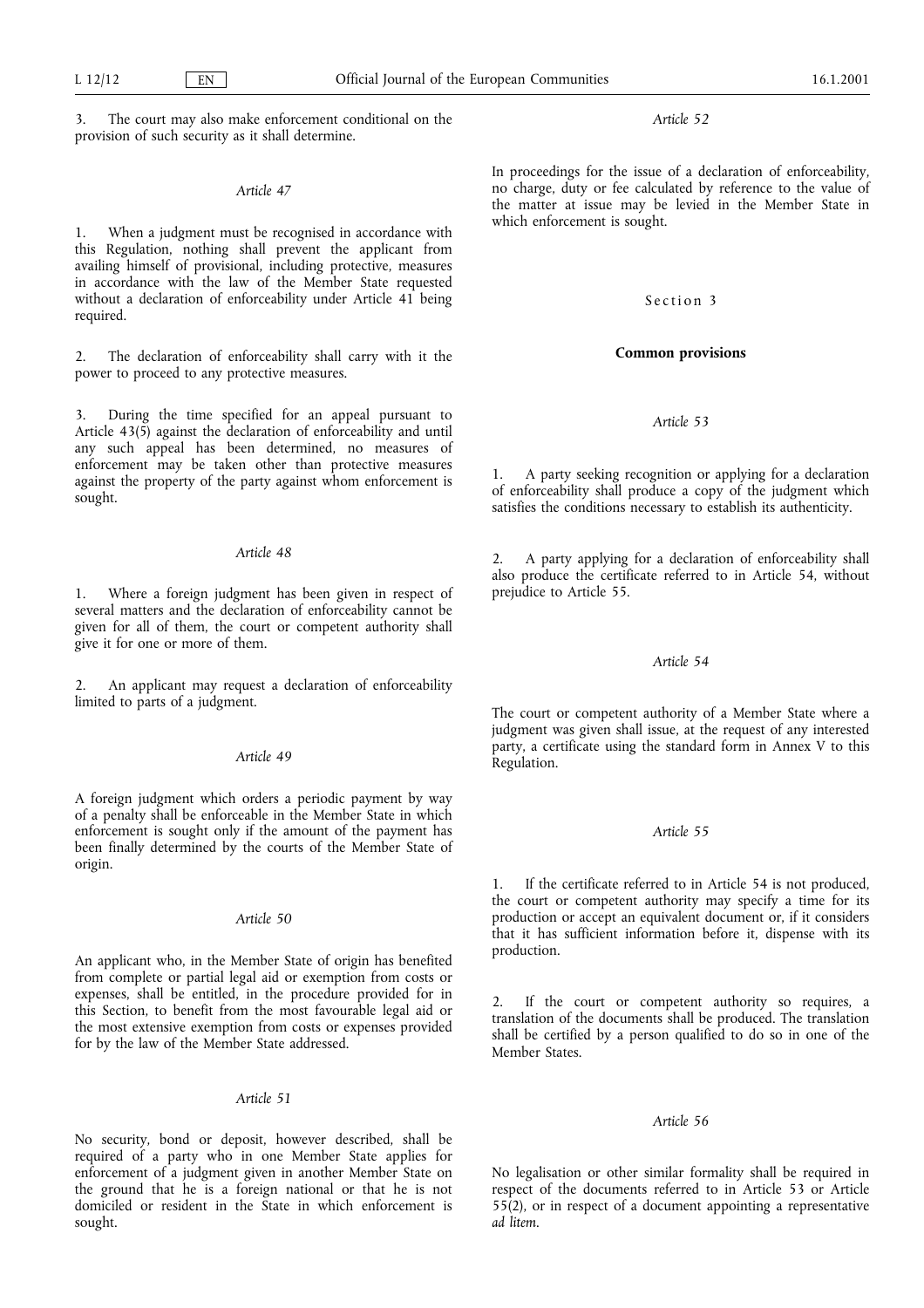# CHAPTER IV

# AUTHENTIC INSTRUMENTS AND COURT SETTLEMENTS

# Article 57

1. A document which has been formally drawn up or registered as an authentic instrument and is enforceable in one Member State shall, in another Member State, be declared enforceable there, on application made in accordance with the procedures provided for in Articles 38, et seq. The court with which an appeal is lodged under Article 43 or Article 44 shall refuse or revoke a declaration of enforceability only if enforcement of the instrument is manifestly contrary to public policy in the Member State addressed.

2. Arrangements relating to maintenance obligations concluded with administrative authorities or authenticated by them shall also be regarded as authentic instruments within the meaning of paragraph 1.

3. The instrument produced must satisfy the conditions necessary to establish its authenticity in the Member State of origin.

4. Section 3 of Chapter III shall apply as appropriate. The competent authority of a Member State where an authentic instrument was drawn up or registered shall issue, at the request of any interested party, a certificate using the standard form in Annex VI to this Regulation.

# Article 58

A settlement which has been approved by a court in the course of proceedings and is enforceable in the Member State in which it was concluded shall be enforceable in the State addressed under the same conditions as authentic instruments. The court or competent authority of a Member State where a court settlement was approved shall issue, at the request of any interested party, a certificate using the standard form in Annex V to this Regulation.

#### CHAPTER V

# GENERAL PROVISIONS

Article 59

1. In order to determine whether a party is domiciled in the Member State whose courts are seised of a matter, the court shall apply its internal law.

2. If a party is not domiciled in the Member State whose courts are seised of the matter, then, in order to determine whether the party is domiciled in another Member State, the court shall apply the law of that Member State.

Article 60

1. For the purposes of this Regulation, a company or other legal person or association of natural or legal persons is domiciled at the place where it has its:

(a) statutory seat, or

(b) central administration, or

(c) principal place of business.

For the purposes of the United Kingdom and Ireland 'statutory seat' means the registered office or, where there is no such office anywhere, the place of incorporation or, where there is no such place anywhere, the place under the law of which the formation took place.

3. In order to determine whether a trust is domiciled in the Member State whose courts are seised of the matter, the court shall apply its rules of private international law.

## Article 61

Without prejudice to any more favourable provisions of national laws, persons domiciled in a Member State who are being prosecuted in the criminal courts of another Member State of which they are not nationals for an offence which was not intentionally committed may be defended by persons qualified to do so, even if they do not appear in person. However, the court seised of the matter may order appearance in person; in the case of failure to appear, a judgment given in the civil action without the person concerned having had the opportunity to arrange for his defence need not be recognised or enforced in the other Member States.

# Article 62

In Sweden, in summary proceedings concerning orders to pay (betalningsföreläggande) and assistance (handräckning), the expression 'court' includes the 'Swedish enforcement service' (kronofogdemyndighet).

#### Article 63

1. A person domiciled in the territory of the Grand Duchy of Luxembourg and sued in the court of another Member State pursuant to Article 5(1) may refuse to submit to the jurisdiction of that court if the final place of delivery of the goods or provision of the services is in Luxembourg.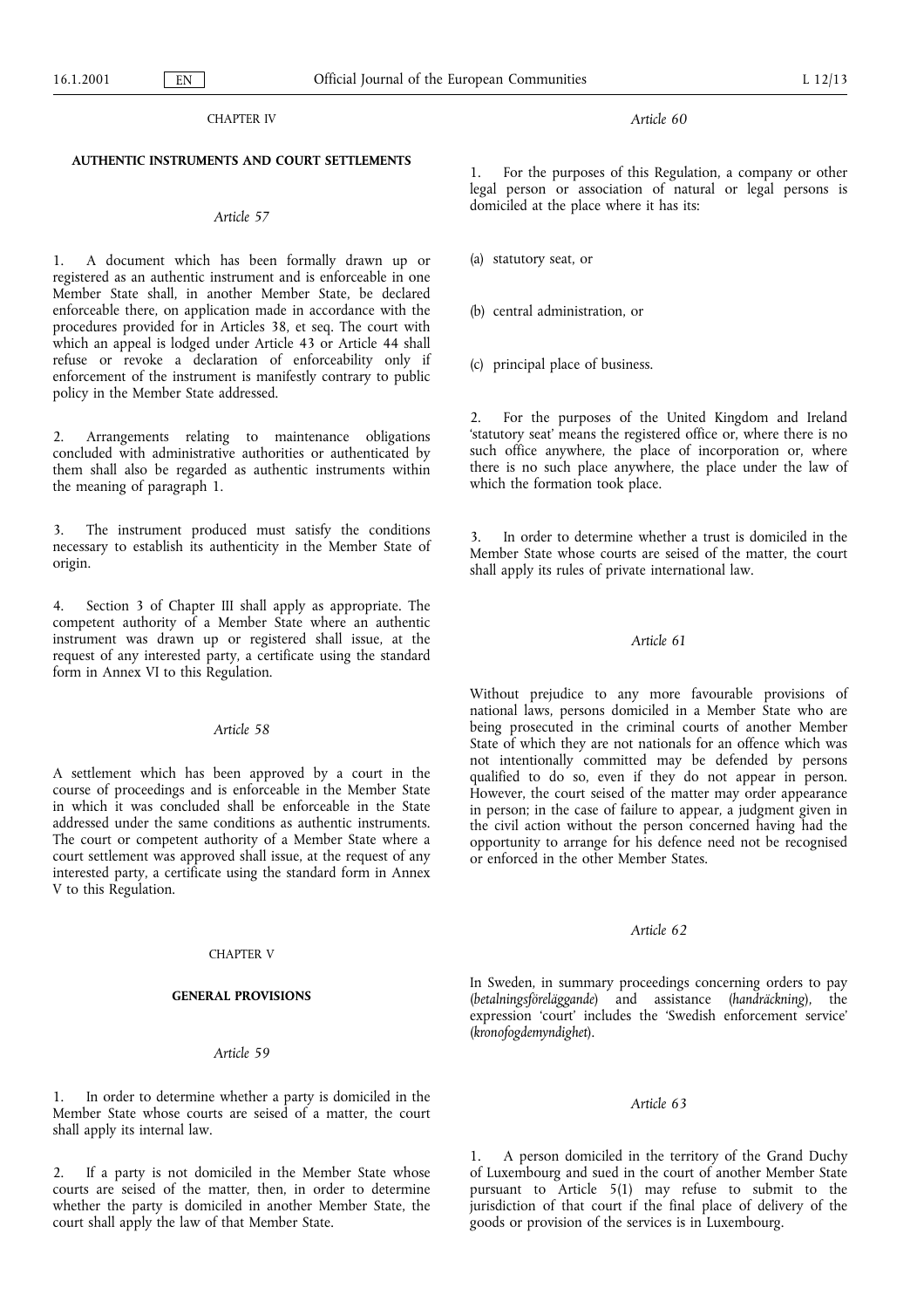Where, under paragraph 1, the final place of delivery of the goods or provision of the services is in Luxembourg, any agreement conferring jurisdiction must, in order to be valid, be accepted in writing or evidenced in writing within the meaning of Article 23(1)(a).

3. The provisions of this Article shall not apply to contracts for the provision of financial services.

The provisions of this Article shall apply for a period of six years from entry into force of this Regulation.

## Article 64

1. In proceedings involving a dispute between the master and a member of the crew of a seagoing ship registered in Greece or in Portugal, concerning remuneration or other conditions of service, a court in a Member State shall establish whether the diplomatic or consular officer responsible for the ship has been notified of the dispute. It may act as soon as that officer has been notified.

2. The provisions of this Article shall apply for a period of six years from entry into force of this Regulation.

## Article 65

1. The jurisdiction specified in Article 6(2), and Article 11 in actions on a warranty of guarantee or in any other third party proceedings may not be resorted to in Germany and Austria. Any person domiciled in another Member State may be sued in the courts:

- (a) of Germany, pursuant to Articles 68 and 72 to 74 of the Code of Civil Procedure (Zivilprozessordnung) concerning third-party notices,
- (b) of Austria, pursuant to Article 21 of the Code of Civil Procedure (Zivilprozessordnung) concerning third-party notices.

2. Judgments given in other Member States by virtue of Article  $6(2)$ , or Article 11 shall be recognised and enforced in Germany and Austria in accordance with Chapter III. Any effects which judgments given in these States may have on third parties by application of the provisions in paragraph 1 shall also be recognised in the other Member States.

# CHAPTER VI

# TRANSITIONAL PROVISIONS

# Article 66

1. This Regulation shall apply only to legal proceedings instituted and to documents formally drawn up or registered as authentic instruments after the entry into force thereof.

2. However, if the proceedings in the Member State of origin were instituted before the entry into force of this Regulation, judgments given after that date shall be recognised and enforced in accordance with Chapter III,

- (a) if the proceedings in the Member State of origin were instituted after the entry into force of the Brussels or the Lugano Convention both in the Member State or origin and in the Member State addressed;
- (b) in all other cases, if jurisdiction was founded upon rules which accorded with those provided for either in Chapter II or in a convention concluded between the Member State of origin and the Member State addressed which was in force when the proceedings were instituted.

## CHAPTER VII

# RELATIONS WITH OTHER INSTRUMENTS

# Article 67

This Regulation shall not prejudice the application of provisions governing jurisdiction and the recognition and enforcement of judgments in specific matters which are contained in Community instruments or in national legislation harmonised pursuant to such instruments.

# Article 68

1. This Regulation shall, as between the Member States, supersede the Brussels Convention, except as regards the territories of the Member States which fall within the territorial scope of that Convention and which are excluded from this Regulation pursuant to Article 299 of the Treaty.

2. In so far as this Regulation replaces the provisions of the Brussels Convention between Member States, any reference to the Convention shall be understood as a reference to this Regulation.

## Article 69

Subject to Article 66(2) and Article 70, this Regulation shall, as between Member States, supersede the following conventions and treaty concluded between two or more of them:

- the Convention between Belgium and France on Jurisdiction and the Validity and Enforcement of Judgments, Arbitration Awards and Authentic Instruments, signed at Paris on 8 July 1899,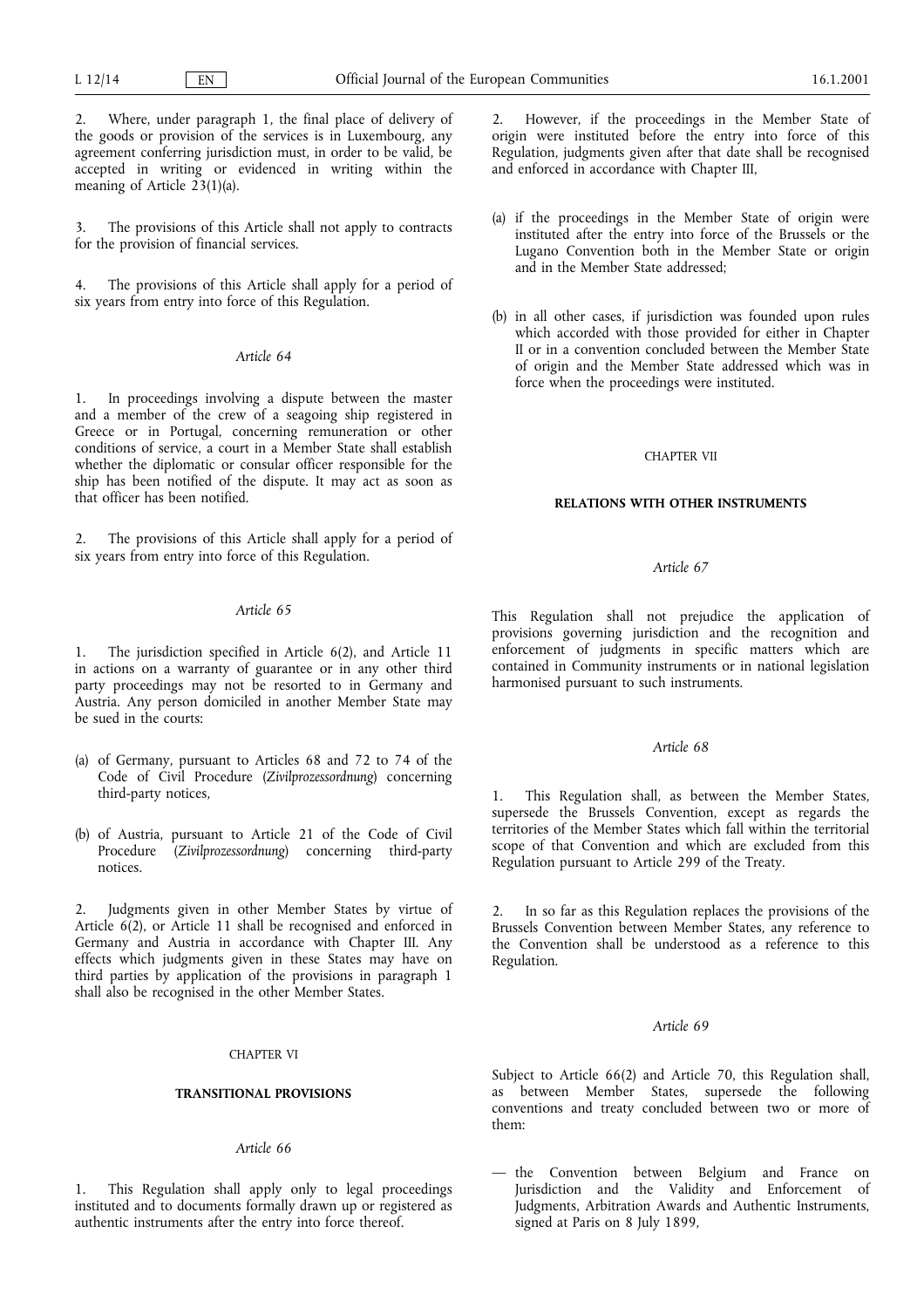- the Convention between Belgium and the Netherlands on Jurisdiction, Bankruptcy, and the Validity and Enforcement of Judgments, Arbitration Awards and Authentic Instruments, signed at Brussels on 28 March 1925,
- the Convention between France and Italy on the Enforcement of Judgments in Civil and Commercial Matters, signed at Rome on 3 June 1930,
- the Convention between Germany and Italy on the Recognition and Enforcement of Judgments in Civil and Commercial Matters, signed at Rome on 9 March 1936,
- the Convention between Belgium and Austria on the Reciprocal Recognition and Enforcement of Judgments and Authentic Instruments relating to Maintenance Obligations, signed at Vienna on 25 October 1957,
- the Convention between Germany and Belgium on the Mutual Recognition and Enforcement of Judgments, Arbitration Awards and Authentic Instruments in Civil and Commercial Matters, signed at Bonn on 30 June 1958,
- the Convention between the Netherlands and Italy on the Recognition and Enforcement of Judgments in Civil and Commercial Matters, signed at Rome on 17 April 1959,
- the Convention between Germany and Austria on the Reciprocal Recognition and Enforcement of Judgments, Settlements and Authentic Instruments in Civil and Commercial Matters, signed at Vienna on 6 June 1959,
- the Convention between Belgium and Austria on the Reciprocal Recognition and Enforcement of Judgments, Arbitral Awards and Authentic Instruments in Civil and Commercial Matters, signed at Vienna on 16 June 1959,
- the Convention between Greece and Germany for the Reciprocal Recognition and Enforcement of Judgments, Settlements and Authentic Instruments in Civil and Commercial Matters, signed in Athens on 4 November 1961,
- the Convention between Belgium and Italy on the Recognition and Enforcement of Judgments and other Enforceable Instruments in Civil and Commercial Matters, signed at Rome on 6 April 1962,
- the Convention between the Netherlands and Germany on the Mutual Recognition and Enforcement of Judgments and Other Enforceable Instruments in Civil and Commercial Matters, signed at The Hague on 30 August 1962,
- the Convention between the Netherlands and Austria on the Reciprocal Recognition and Enforcement of Judgments and Authentic Instruments in Civil and Commercial Matters, signed at The Hague on 6 February 1963,
- the Convention between France and Austria on the Recognition and Enforcement of Judgments and Authentic Instruments in Civil and Commercial Matters, signed at Vienna on 15 July 1966,
- the Convention between Spain and France on the Recognition and Enforcement of Judgment Arbitration Awards in Civil and Commercial Matters, signed at Paris on 28 May 1969,
- the Convention between Luxembourg and Austria on the Recognition and Enforcement of Judgments and Authentic Instruments in Civil and Commercial Matters, signed at Luxembourg on 29 July 1971,
- the Convention between Italy and Austria on the Recognition and Enforcement of Judgments in Civil and Commercial Matters, of Judicial Settlements and of Authentic Instruments, signed at Rome on 16 November 1971,
- the Convention between Spain and Italy regarding Legal Aid and the Recognition and Enforcement of Judgments in Civil and Commercial Matters, signed at Madrid on 22 May 1973,
- $-$  the Convention between Finland, Iceland, Norway, Sweden and Denmark on the Recognition and Enforcement of Judgments in Civil Matters, signed at Copenhagen on 11 October 1977,
- the Convention between Austria and Sweden on the Recognition and Enforcement of Judgments in Civil Matters, signed at Stockholm on 16 September 1982,
- the Convention between Spain and the Federal Republic of Germany on the Recognition and Enforcement of Judgments, Settlements and Enforceable Authentic Instruments in Civil and Commercial Matters, signed at Bonn on 14 November 1983,
- the Convention between Austria and Spain on the Recognition and Enforcement of Judgments, Settlements and Enforceable Authentic Instruments in Civil and Commercial Matters, signed at Vienna on 17 February 1984,
- the Convention between Finland and Austria on the Recognition and Enforcement of Judgments in Civil Matters, signed at Vienna on 17 November 1986, and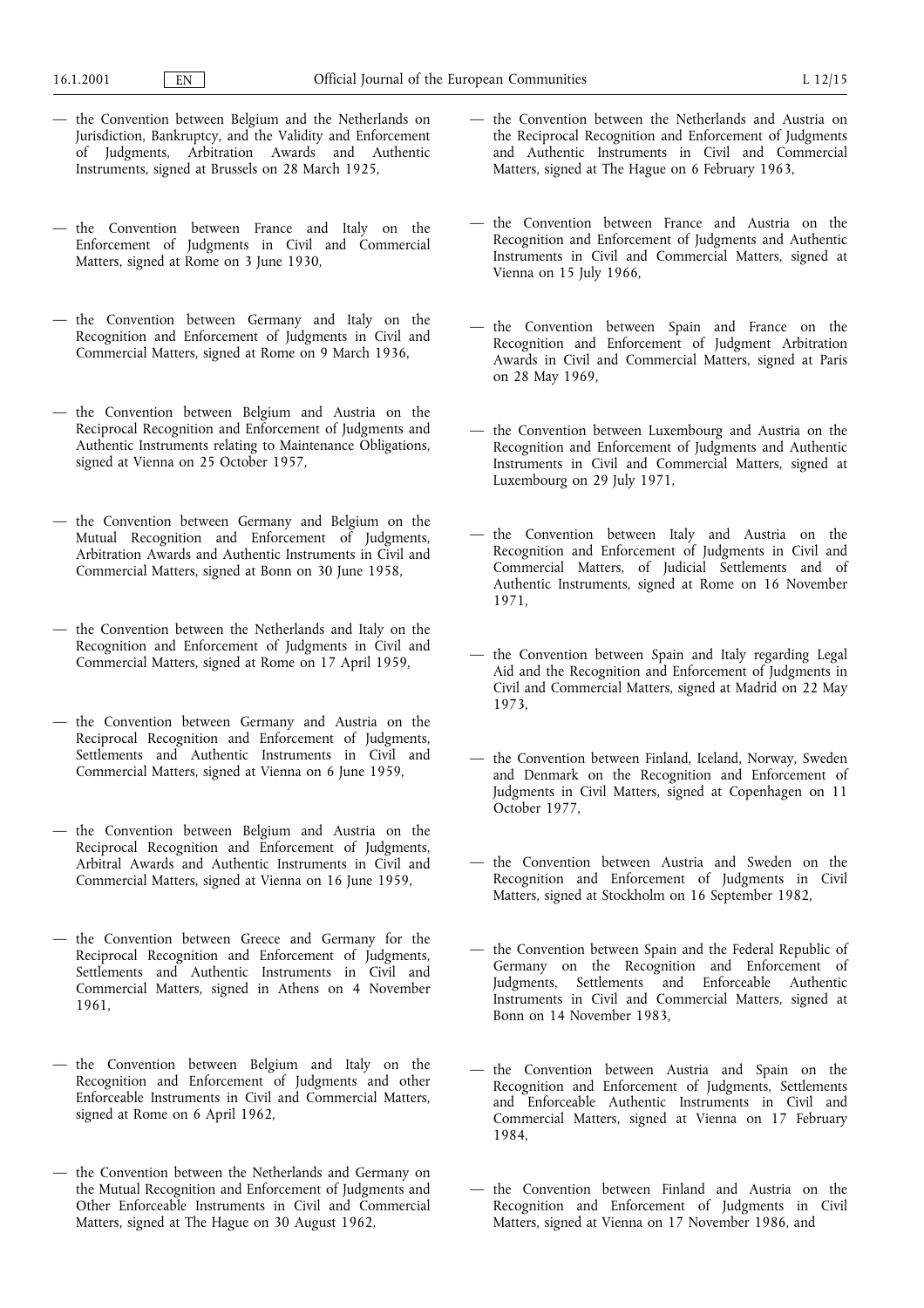- the Treaty between Belgium, the Netherlands and Luxembourg in Jurisdiction, Bankruptcy, and the Validity and Enforcement of Judgments, Arbitration Awards and Authentic Instruments, signed at Brussels on 24 November 1961, in so far as it is in force.

# Article 70

1. The Treaty and the Conventions referred to in Article 69 shall continue to have effect in relation to matters to which this Regulation does not apply.

They shall continue to have effect in respect of judgments given and documents formally drawn up or registered as authentic instruments before the entry into force of this Regulation.

# Article 71

1. This Regulation shall not affect any conventions to which the Member States are parties and which in relation to particular matters, govern jurisdiction or the recognition or enforcement of judgments.

2. With a view to its uniform interpretation, paragraph 1 shall be applied in the following manner:

- (a) this Regulation shall not prevent a court of a Member State, which is a party to a convention on a particular matter, from assuming jurisdiction in accordance with that convention, even where the defendant is domiciled in another Member State which is not a party to that convention. The court hearing the action shall, in any event, apply Article 26 of this Regulation;
- (b) judgments given in a Member State by a court in the exercise of jurisdiction provided for in a convention on a particular matter shall be recognised and enforced in the other Member States in accordance with this Regulation.

Where a convention on a particular matter to which both the Member State of origin and the Member State addressed are parties lays down conditions for the recognition or enforcement of judgments, those conditions shall apply. In any event, the provisions of this Regulation which concern the procedure for recognition and enforcement of judgments may be applied.

# Article 72

This Regulation shall not affect agreements by which Member States undertook, prior to the entry into force of this

Regulation pursuant to Article 59 of the Brussels Convention, not to recognise judgments given, in particular in other Contracting States to that Convention, against defendants domiciled or habitually resident in a third country where, in cases provided for in Article 4 of that Convention, the judgment could only be founded on a ground of jurisdiction specified in the second paragraph of Article 3 of that Convention.

## CHAPTER VIII

## FINAL PROVISIONS

# Article 73

No later than five years after the entry into force of this Regulation, the Commission shall present to the European Parliament, the Council and the Economic and Social Committee a report on the application of this Regulation. The report shall be accompanied, if need be, by proposals for adaptations to this Regulation.

# Article 74

1. The Member States shall notify the Commission of the texts amending the lists set out in Annexes I to IV. The Commission shall adapt the Annexes concerned accordingly.

2. The updating or technical adjustment of the forms, specimens of which appear in Annexes V and VI, shall be adopted in accordance with the advisory procedure referred to in Article 75(2).

#### Article 75

1. The Commission shall be assisted by a committee.

2. Where reference is made to this paragraph, Articles 3 and 7 of Decision 1999/468/EC shall apply.

3. The Committee shall adopt its rules of procedure.

# Article 76

This Regulation shall enter into force on l March 2002.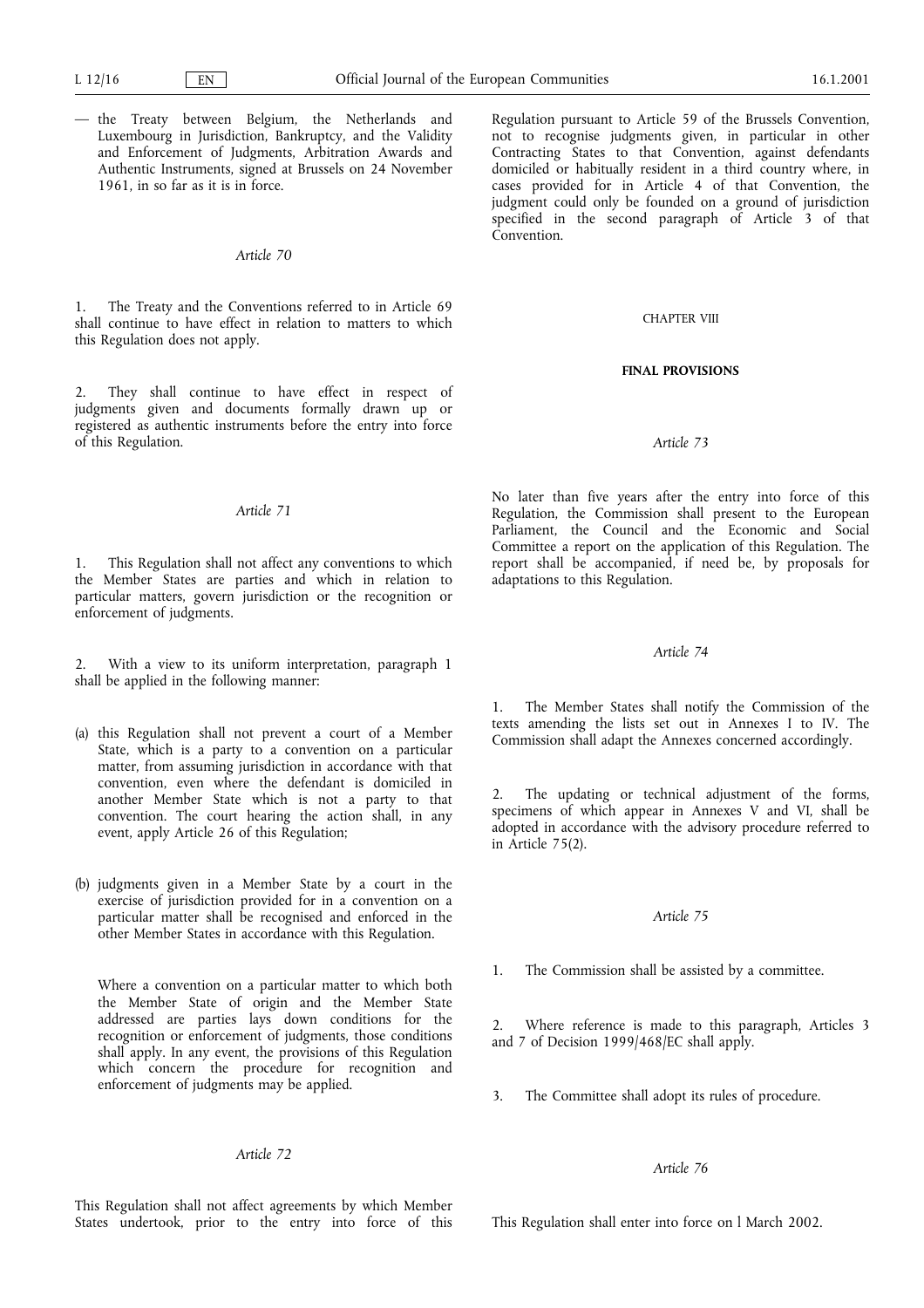This Regulation is binding in its entirety and directly applicable in the Member States in accordance with the Treaty establishing the European Community.

Done at Brussels, 22 December 2000.

For the Council The President C. PIERRET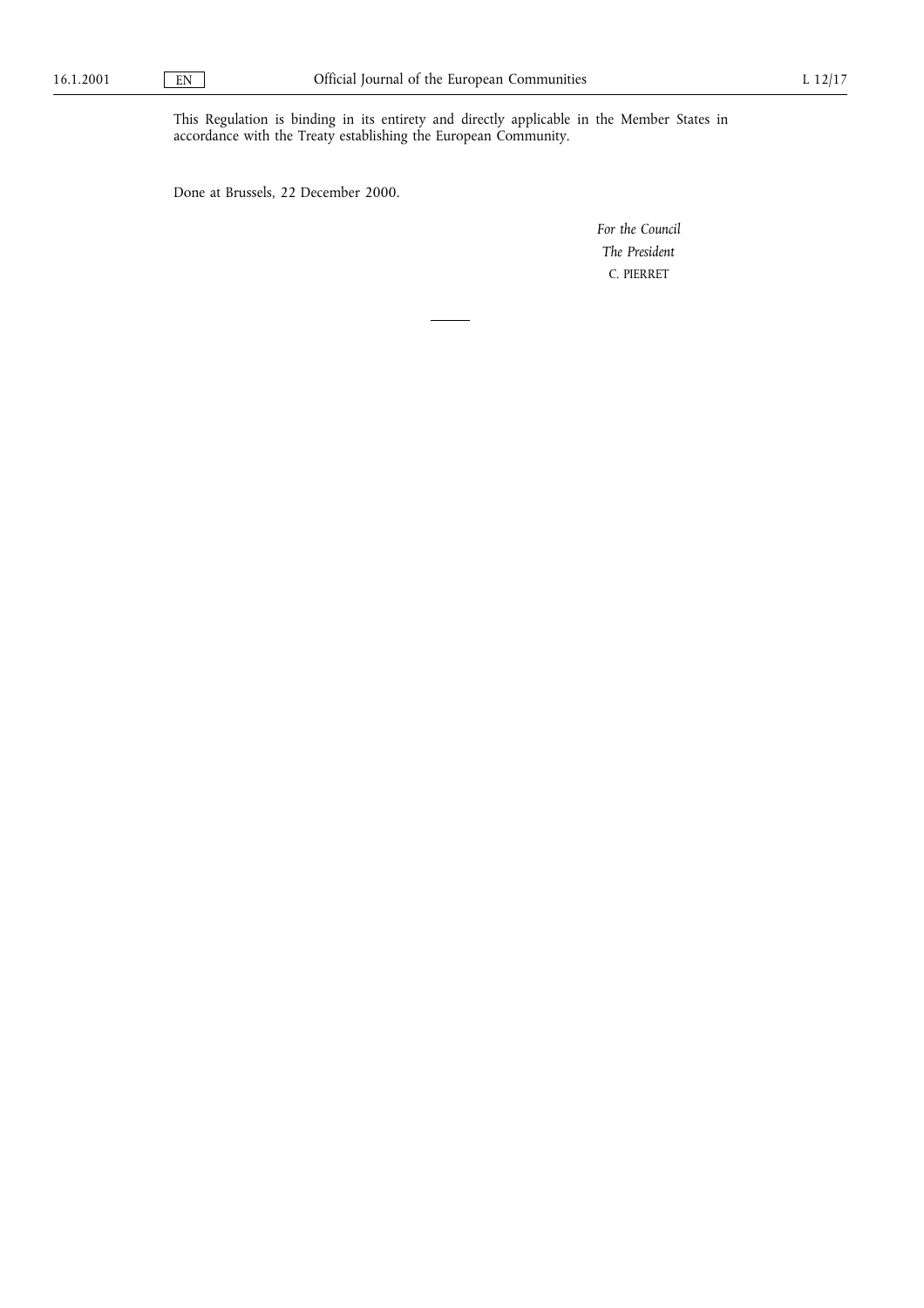## ANNEX I

# Rules of jurisdiction referred to in Article 3(2) and Article 4(2)

The rules of jurisdiction referred to in Article 3(2) and Article 4(2) are the following:

- in Belgium: Article 15 of the Civil Code (Code civil/Burgerlijk Wetboek) and Article 638 of the Judicial Code (Code judiciaire/Gerechtelijk Wetboek);
- in Germany: Article 23 of the Code of Civil Procedure (Zivilprozessordnung),
- in Greece, Article 40 of the Code of Civil Procedure (Κώδικας Πολιτικής Δικονομίας);
- in France: Articles 14 and 15 of the Civil Code (Code civil),
- in Ireland: the rules which enable jurisdiction to be founded on the document instituting the proceedings having been served on the defendant during his temporary presence in Ireland,
- in Italy: Articles 3 and 4 of Act 218 of 31 May 1995,
- in Luxembourg: Articles 14 and 15 of the Civil Code (Code civil),
- in the Netherlands: Articles 126(3) and 127 of the Code of Civil Procedure (Wetboek van Burgerlijke Rechtsvordering),
- in Austria: Article 99 of the Court Jurisdiction Act (Jurisdiktionsnorm),
- in Portugal: Articles 65 and 65A of the Code of Civil Procedure (Código de Processo Civil) and Article 11 of the Code of Labour Procedure (Código de Processo de Trabalho),
- in Finland: the second, third and fourth sentences of the first paragraph of Section 1 of Chapter 10 of the Code of Judicial Procedure (oikeudenkäymiskaari/rättegångsbalken),
- in Sweden: the first sentence of the first paragraph of Section 3 of Chapter 10 of the Code of Judicial Procedure (rättegångsbalken),
- in the United Kingdom: rules which enable jurisdiction to be founded on:
	- (a) the document instituting the proceedings having been served on the defendant during his temporary presence in the United Kingdom; or
	- (b) the presence within the United Kingdom of property belonging to the defendant; or
	- (c) the seizure by the plaintiff of property situated in the United Kingdom.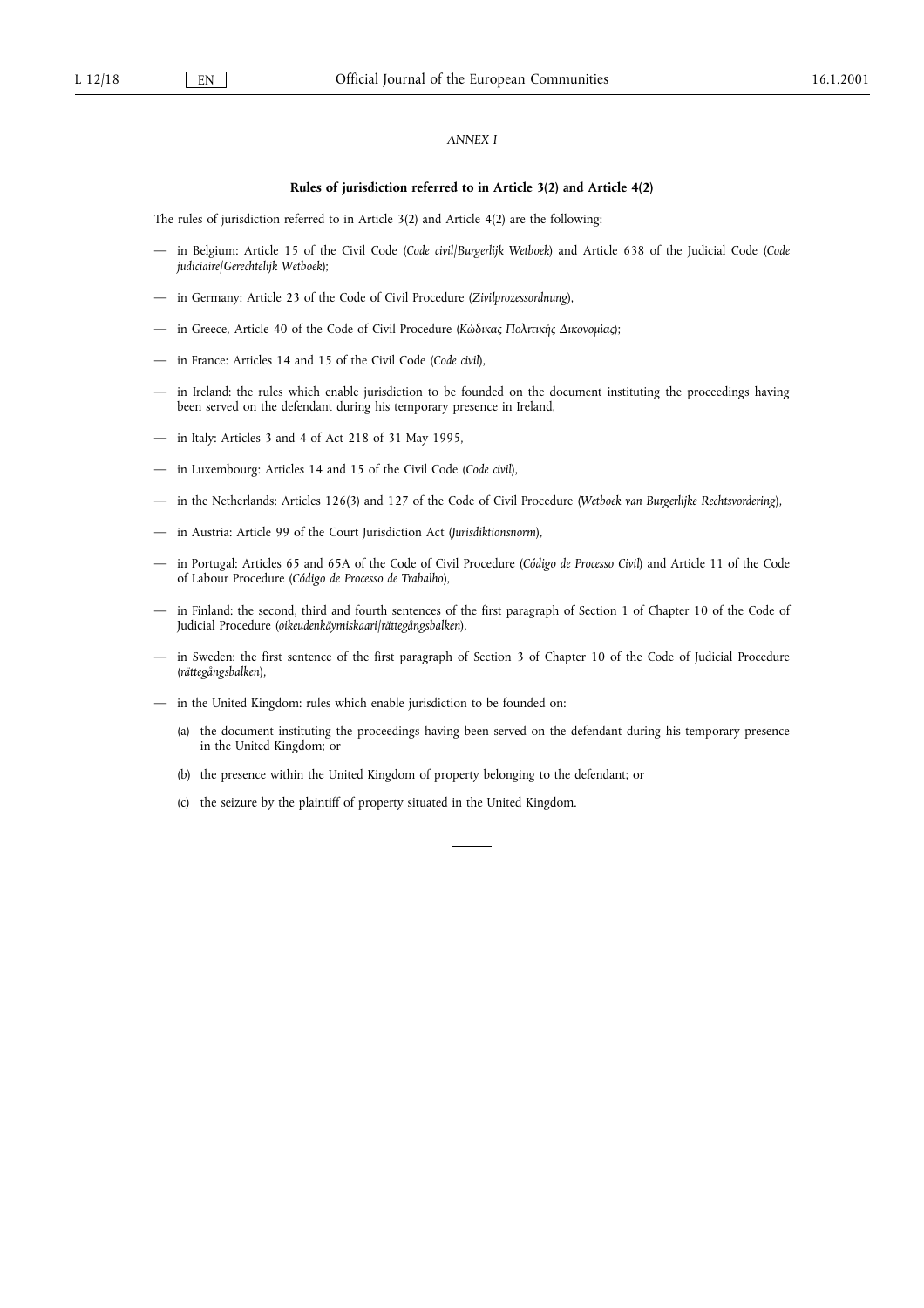# ANNEX II

The courts or competent authorities to which the application referred to in Article 39 may be submitted are the following:

- in Belgium, the 'tribunal de première instance' or 'rechtbank van eerste aanleg' or 'erstinstanzliches Gericht',
- in Germany, the presiding judge of a chamber of the 'Landgericht',
- $-$  in Greece, the 'Μονομελές Πρωτοδικείο',
- in Spain, the 'Juzgado de Primera Instancia',
- in France, the presiding judge of the 'tribunal de grande instance',
- in Ireland, the High Court,
- in Italy, the 'Corte d'appello',
- in Luxembourg, the presiding judge of the 'tribunal d'arrondissement',
- in the Netherlands, the presiding judge of the 'arrondissementsrechtbank';
- in Austria, the 'Bezirksgericht',
- in Portugal, the 'Tribunal de Comarca',
- in Finland, the 'käräjäoikeus/tingsrätt',
- in Sweden, the 'Svea hovrätt',
- in the United Kingdom:
	- (a) in England and Wales, the High Court of Justice, or in the case of a maintenance judgment, the Magistrate's Court on transmission by the Secretary of State;
	- (b) in Scotland, the Court of Session, or in the case of a maintenance judgment, the Sheriff Court on transmission by the Secretary of State;
	- (c) in Northern Ireland, the High Court of Justice, or in the case of a maintenance judgment, the Magistrate's Court on transmission by the Secretary of State;
	- (d) in Gibraltar, the Supreme Court of Gibraltar, or in the case of a maintenance judgment, the Magistrates' Court on transmission by the Attorney General of Gibraltar.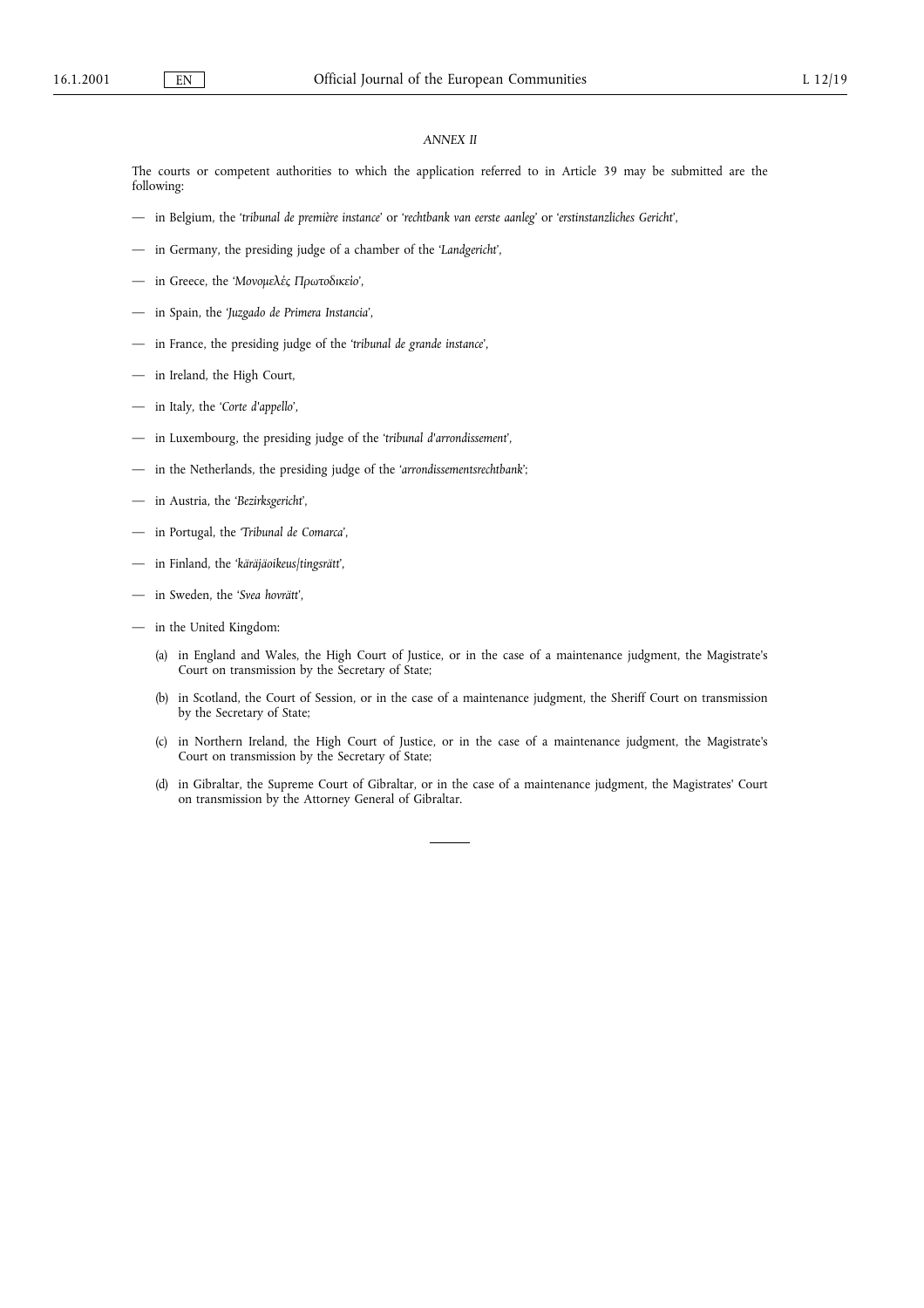# ANNEX III

The courts with which appeals referred to in Article 43(2) may be lodged are the following:

- in Belgium,
	- (a) as regards appeal by the defendant: the 'tribunal de première instance' or 'rechtbank van eerste aanleg' or 'erstinstanzliches Gericht<sup>7</sup>,
	- (b) as regards appeal by the applicant: the 'Cour d'appel' or 'hof van beroep',
- in the Federal Republic of Germany, the 'Oberlandesgericht',
- $-$  in Greece, the 'E $\varphi$ *e* $\tau$ *Eio*',
- in Spain, the 'Audiencia Provincial',
- in France, the 'cour d'appel',
- in Ireland, the High Court,
- $-$  in Italy, the 'corte d'appello',
- in Luxembourg, the 'Cour supérieure de Justice' sitting as a court of civil appeal,
- in the Netherlands:
	- (a) for the defendant: the 'arrondissementsrechtbank',
	- (b) for the applicant: the 'gerechtshof',
- in Austria, the 'Bezirksgericht',
- in Portugal, the 'Tribunal de Relação',
- in Finland, the 'hovioikeus/hovrätt',
- in Sweden, the 'Svea hovrätt',
- in the United Kingdom:
	- (a) in England and Wales, the High Court of Justice, or in the case of a maintenance judgment, the Magistrate's Court;
	- (b) in Scotland, the Court of Session, or in the case of a maintenance judgment, the Sheriff Court;
	- (c) in Northern Ireland, the High Court of Justice, or in the case of a maintenance judgment, the Magistrate's Court;
	- (d) in Gibraltar, the Supreme Court of Gibraltar, or in the case of a maintenance judgment, the Magistrates' Court.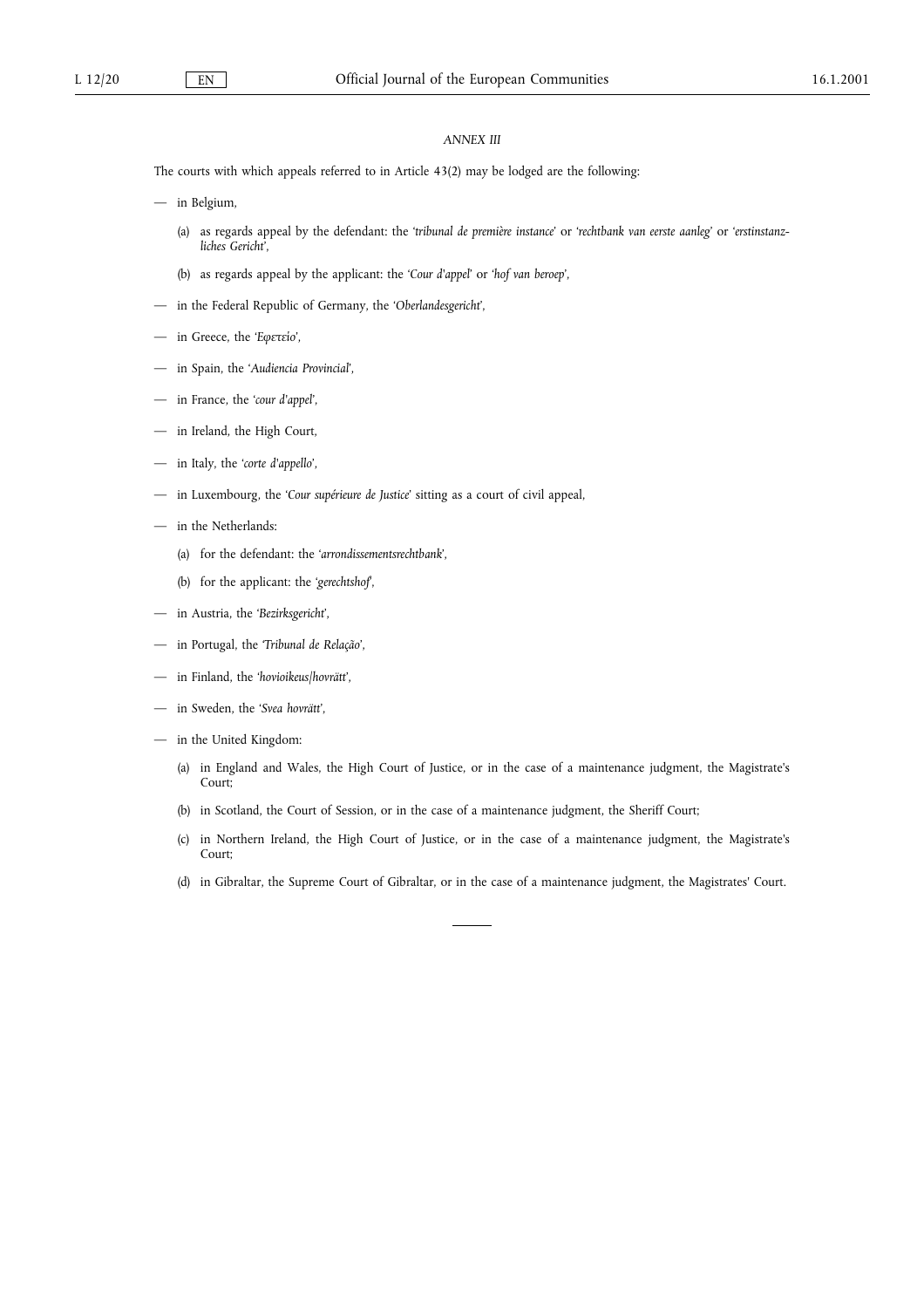# ANNEX IV

The appeals which may be lodged pursuant to Article 44 are the following

- in Belgium, Greece, Spain, France, Italy, Luxembourg and the Netherlands, an appeal in cassation,
- in Germany, a 'Rechtsbeschwerde',
- in Ireland, an appeal on a point of law to the Supreme Court,
- in Austria, a 'Revisionsrekurs',
- $-$  in Portugal, an appeal on a point of law,
- in Finland, an appeal to the 'korkein oikeus/högsta domstolen',
- in Sweden, an appeal to the 'Högsta domstolen',
- in the United Kingdom, a single further appeal on a point of law.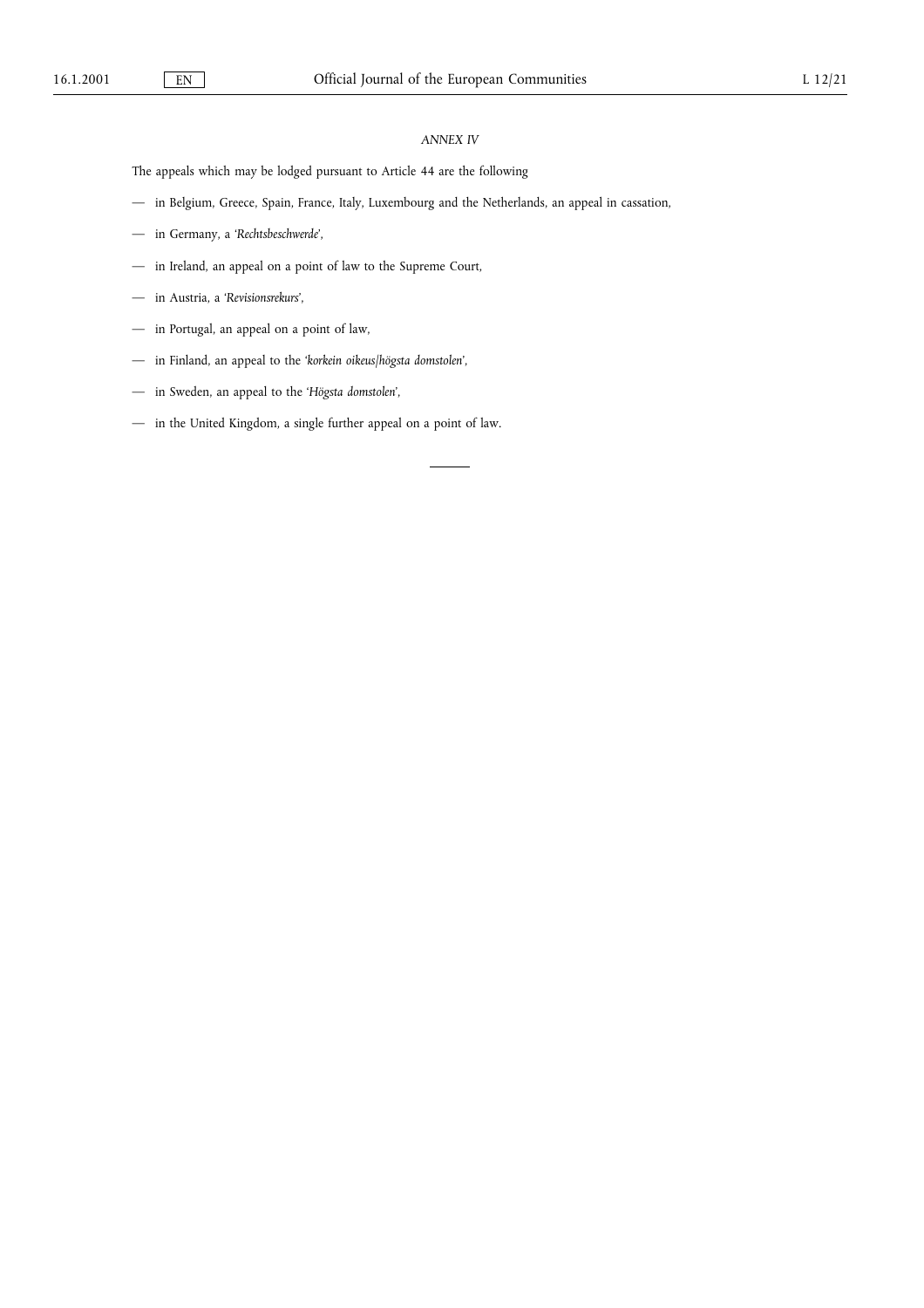# ANNEX V

# Certificate referred to in Articles 54 and 58 of the Regulation on judgments and court settlements

(English, inglés, anglais, inglese, ...)

- 1. Member State of origin
- 2. Court or competent authority issuing the certificate
	- 2.1. Name
	- 2.2. Address
	- 2.3. Tel./fax/e-mail
- 3. Court which delivered the judgment/approved the court settlement (\*)
	- 3.1. Type of court
	- 3.2. Place of court
- 4. Judgment/court settlement (\*)
	- 4.1. Date
	- 4.2. Reference number
	- 4.3. The parties to the judgment/court settlement (\*)
		- 4.3.1. Name(s) of plaintiff(s)
		- 4.3.2. Name(s) of defendant(s)
		- 4.3.3. Name(s) of other party(ies), if any
	- 4.4. Date of service of the document instituting the proceedings where judgment was given in default of appearance
	- 4.5. Text of the judgment/court settlement (\*) as annexed to this certificate
- 5. Names of parties to whom legal aid has been granted

The judgment/court settlement (\*) is enforceable in the Member State of origin (Articles 38 and 58 of the Regulation) against:

Name:

Done at .........................., date ..........................

Signature and/or stamp ...............................................

<sup>(\*)</sup> Delete as appropriate.